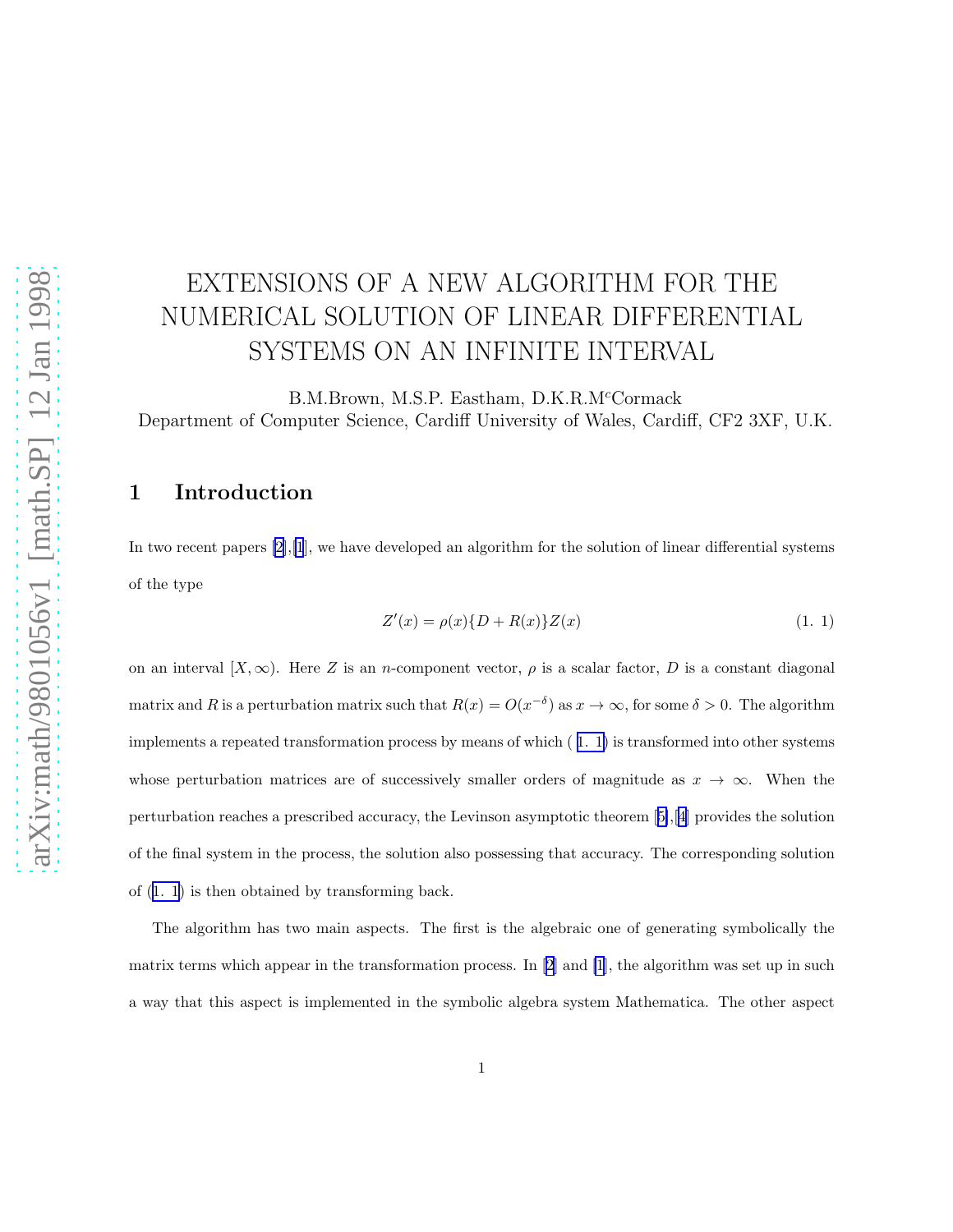<span id="page-1-0"></span>isthe numerical one of deriving from the algebra the values of the solutions of  $(1, 1)$ , given  $\rho$ , D and R. Included here are the determination of explicit error-bounds and procedures for handling large numbers of matrix terms.

In this paper we develop these ideas in two different but not unrelated directions. First, we replace the constant matrix D by one which has entries of differing orders of magnitude as  $x \to \infty$ . Our methods are sufficiently indicated by two orders of magnitude, and thus we consider the system

$$
Z'(x) = \rho(x)\{\Lambda(x) + R(x)\}Z(x)
$$
\n(1. 2)

where

$$
\Lambda = \begin{pmatrix} \lambda \tilde{D} & 0 \\ 0 & D \end{pmatrix}
$$
 (1. 3)

with constant and diagonal  $\tilde{D}$  and D, while  $\lambda$  is a scalar factor such that  $\lambda(x) \to \infty$  as  $x \to \infty$ . The amplification of our previous algorithm to cover this new situation is dealt with in sections 2-4 below. At the end of section 3, we state the Levinson asymptotic theorem in the form that we need, with the necessary accuracy incorporated. As in [\[2](#page-20-0)] and [\[1\]](#page-20-0), a typical  $\rho(x)$  is  $x^{\alpha}(\alpha > -1)$ . However, the value  $\alpha = -1$  also occurs in applications, and our second extension is to include  $\alpha = -1$  in the scope of the algorithm. This matter is the subject of section 5.

Both these extensions occur together in a system (1.2) which is associated with the generalised hypergeometric equation. Since this system can be solved in terms of special functions, it provides an independent check on the effectiveness of our algorithm, and this matter is discussed in sections 6 and 7.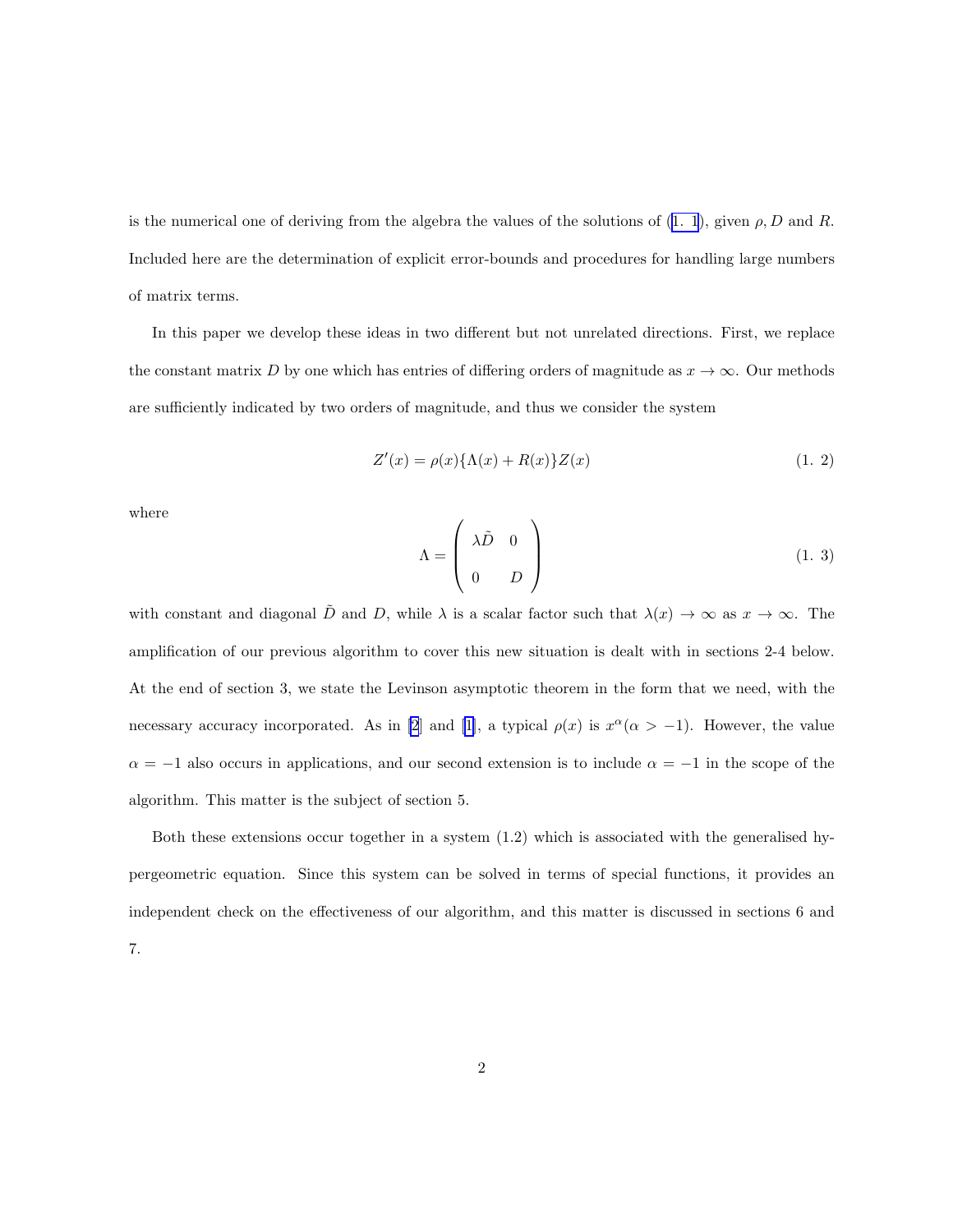# <span id="page-2-0"></span>2 Large scalar factor  $\lambda$

The system [\(1. 2](#page-1-0)) is the first in a repeated transformation process and therefore we write it as

$$
Z_1'(x) = \rho(x)\{\Lambda_1(x) + R_1(x)\}Z_1(x). \tag{2.1}
$$

In order to increase the potential for applications, we broaden([1. 3\)](#page-1-0) to

$$
\Lambda_1(x) = \Lambda_0(x) + \Phi_1(x),
$$

where

$$
\Lambda_0 = \begin{pmatrix} \lambda \tilde{D} & 0 \\ 0 & D \end{pmatrix}, \Phi_1 = \begin{pmatrix} \tilde{\Delta}_1 & 0 \\ 0 & \Delta_1 \end{pmatrix}.
$$
 (2. 2)

Here

$$
\tilde{D} = dg(d_1, ..., d_N), \quad D = dg(d_{N+1}, ..., d_n)
$$

are constant matrices, each one having distinct entries, and

$$
\lambda(x) \to \infty \quad (x \to \infty). \tag{2.3}
$$

Further  $\tilde{\Delta}_1$  and  $\Delta_1$  are diagonal with

$$
\tilde{\Delta}_1 = o(\lambda), \quad \Delta_1 = o(1) \quad (x \to \infty). \tag{2.4}
$$

The situation considered previously in [\[2](#page-20-0)] and [\[1\]](#page-20-0) is where  $N = 0$  and, in extending this earlier work, we shall be brief when there are similarities.

The nature of  $R_1$  is as introduced in [\[2,](#page-20-0) section 4] and [\[1](#page-20-0), section 3], that is,  $R_1$  is the sum of terms of differing orders of magnitude in the form

$$
R_1 = V_{11} + V_{21} + \dots + V_{\mu 1} + E_1,\tag{2.5}
$$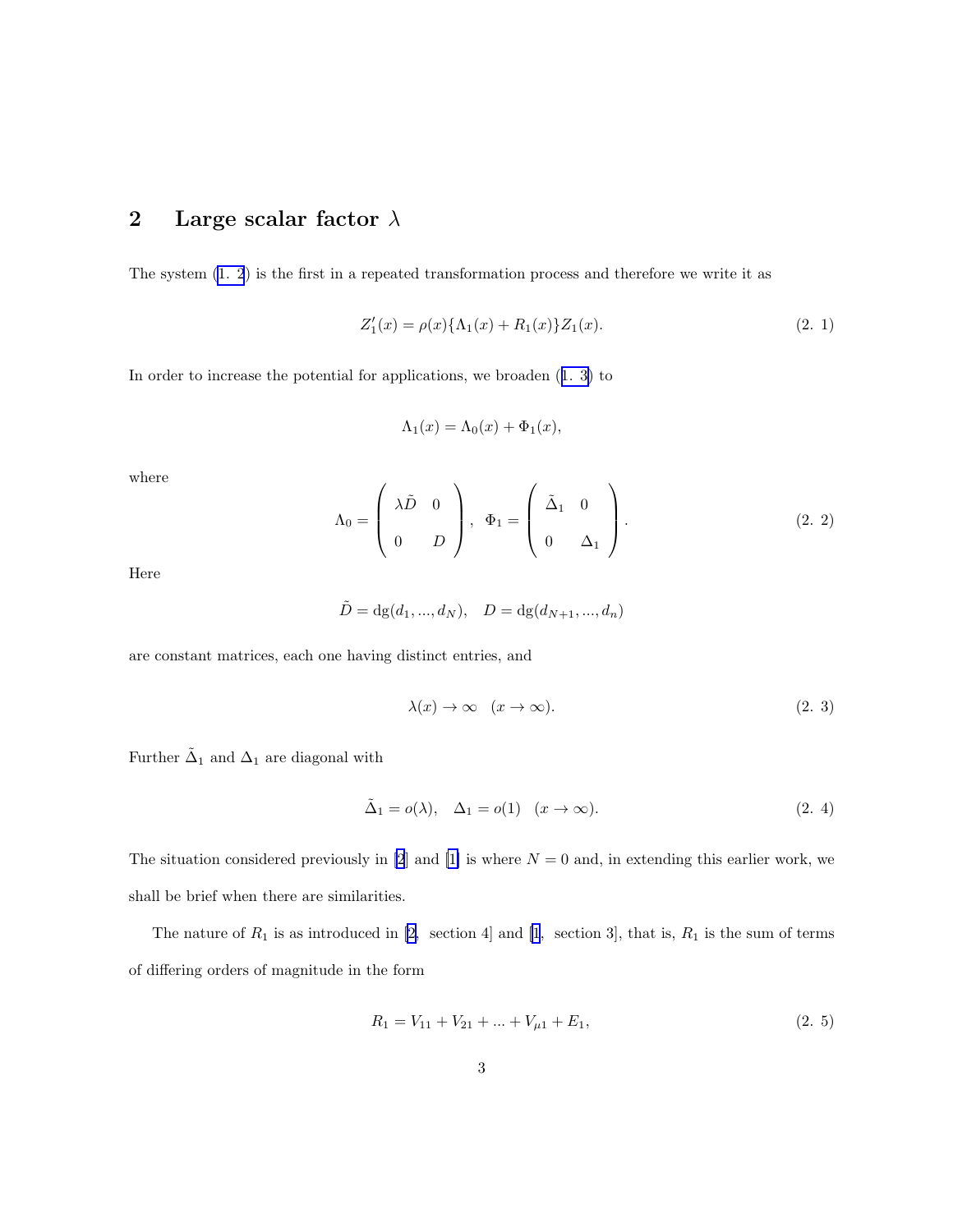<span id="page-3-0"></span>where

$$
V_{11} = o(1), \quad V_{k1} = o(V_{j1}) \quad (k > j) \tag{2.6}
$$

and

$$
E_1 = o(V_{\mu 1}) \tag{2.7}
$$

as  $x \to \infty$ . We arrange that

$$
\mathrm{d}gV_{11} = 0\tag{2.8}
$$

by transferring any non-zero diagonal terms in  $V_{11}$  to  $\Phi_1$ . In (2. 6) and (2. 7),  $E_1$  has a prescribed accuracy as  $x \to \infty$ , while the  $V_{j1}$  do not have that accuracy and they are successively replaced by smaller-order terms as we implement the transformation process which we discuss now.

The sequence of transformations has the form

$$
Z_m = (I + P_m)Z_{m+1} \quad (m = 1, 2, \ldots)
$$
\n<sup>(2.9)</sup>

where  $P_m = o(1)$   $(x \to \infty)$  and the definition of  $P_m$  in [\(2. 15](#page-4-0)) below is an extension of the one given for  $N = 0$  $N = 0$  $N = 0$  in [[2,](#page-20-0) (4.11)]. Starting with ([2. 1\)](#page-2-0), a typical transformed system arising from (2. 9) is

$$
Z'_m = \rho(\Lambda_m + R_m)Z_m \tag{2.10}
$$

where, corresponding to  $(2.5)-(2.8)$ ,

$$
R_m = V_{1m} + V_{2m} + \dots + V_{\mu m} + E_m \tag{2.11}
$$

with

$$
V_{km} = o(V_{jm}) \ (k > j), \ E_m = o(V_{\mu m})
$$

as  $x \to \infty$ , and dg  $V_{1m} = 0$ . Here  $\mu$  will depend on m, and the process ends at  $m = M$  when (2. 11) reduces to  $R_M = E_M$  with  $R_M$  thus achieving the prescribed accuracy.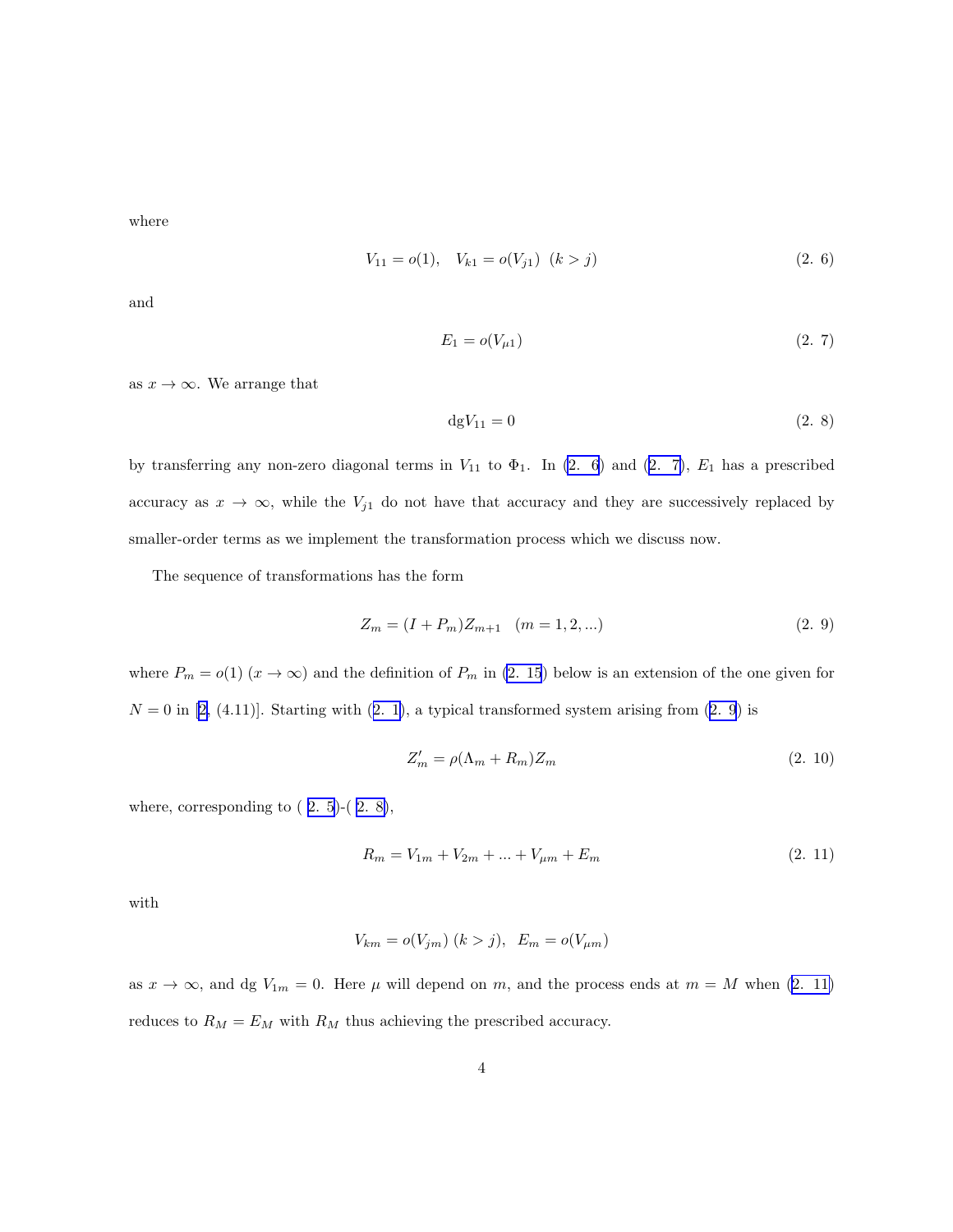<span id="page-4-0"></span>In  $(2. 10)$  we write

$$
\Lambda_m = \Lambda_0 + \Phi_m, \quad \Phi_m = \text{dg}(\tilde{\Delta}_m, \Delta_m) \tag{2.12}
$$

where, as we shall see,  $\tilde{\Delta}_m$  and  $\Delta_m$  are obtained respectively from  $\tilde{\Delta}_1$  and  $\Delta_1$  by adding to them terms of smaller orders of magnitude. Thus

$$
\tilde{\Delta}_m = \tilde{\Delta}_1 + o(\tilde{\Delta}_1), \quad \Delta_m = \Delta_1 + o(\Delta_1)
$$
\n(2. 13)

as $x \to \infty$ . The transformation ([2. 9\)](#page-3-0) takes [\(2. 10\)](#page-3-0) into

$$
Z'_{m+1} = \rho[\Lambda_m + (I + P_m)^{-1}\{-\rho^{-1}P'_m + V_{1m} + \Lambda_m P_m - P_m \Lambda_m + (R_m - V_{1m}) + R_m P_m\}]Z_{m+1}.
$$
 (2. 14)

We have to define  $P_m$  so that the dominant matrix  $V_{1m}$  is removed from (2. 14) and, at the same time,  $\mathcal{P}_m$  has a form which can be readily included in an algorithm.

Dropping certain subscripts for clarity, we define the entries  $p_{ij}$  in  $P_m$  in terms of the entries  $v_{ij}$  in  $V_{1m}$  by

$$
p_{ij} = \begin{cases} v_{ij} / {\lambda(d_j - d_i)} & (1 \le i \le N, 1 \le j \le N) \\ -v_{ij} / (\lambda d_i) & (1 \le i \le N, N + 1 \le j \le n) \\ v_{ij} / (\lambda d_j) & (N + 1 \le i \le n, 1 \le j \le N) \\ v_{ij} / (d_j - d_i) & (N + 1 \le i \le n, N + 1 \le j \le n) \end{cases}
$$
(2. 15)

where  $i \neq j$ , and dg  $P_m = 0$ . Then, by [\(2. 2](#page-2-0)) and (2. 12), we have

$$
V_{1m} + \Lambda_m P_m - P_m \Lambda_m = U_m + \Phi_m P_m - P_m \Phi_m \tag{2.16}
$$

where the entries  $u_{ij}$  in  $\mathcal{U}_m$  are

$$
u_{ij} = \begin{cases} \lambda^{-1}(d_j/d_i)v_{ij} & (1 \le i \le N, \ N+1 \le j \le n) \\ \lambda^{-1}(d_i/d_j)v_{ij} & (N+1 \le i \le n, \ 1 \le j \le N) \end{cases}
$$
 (2. 17)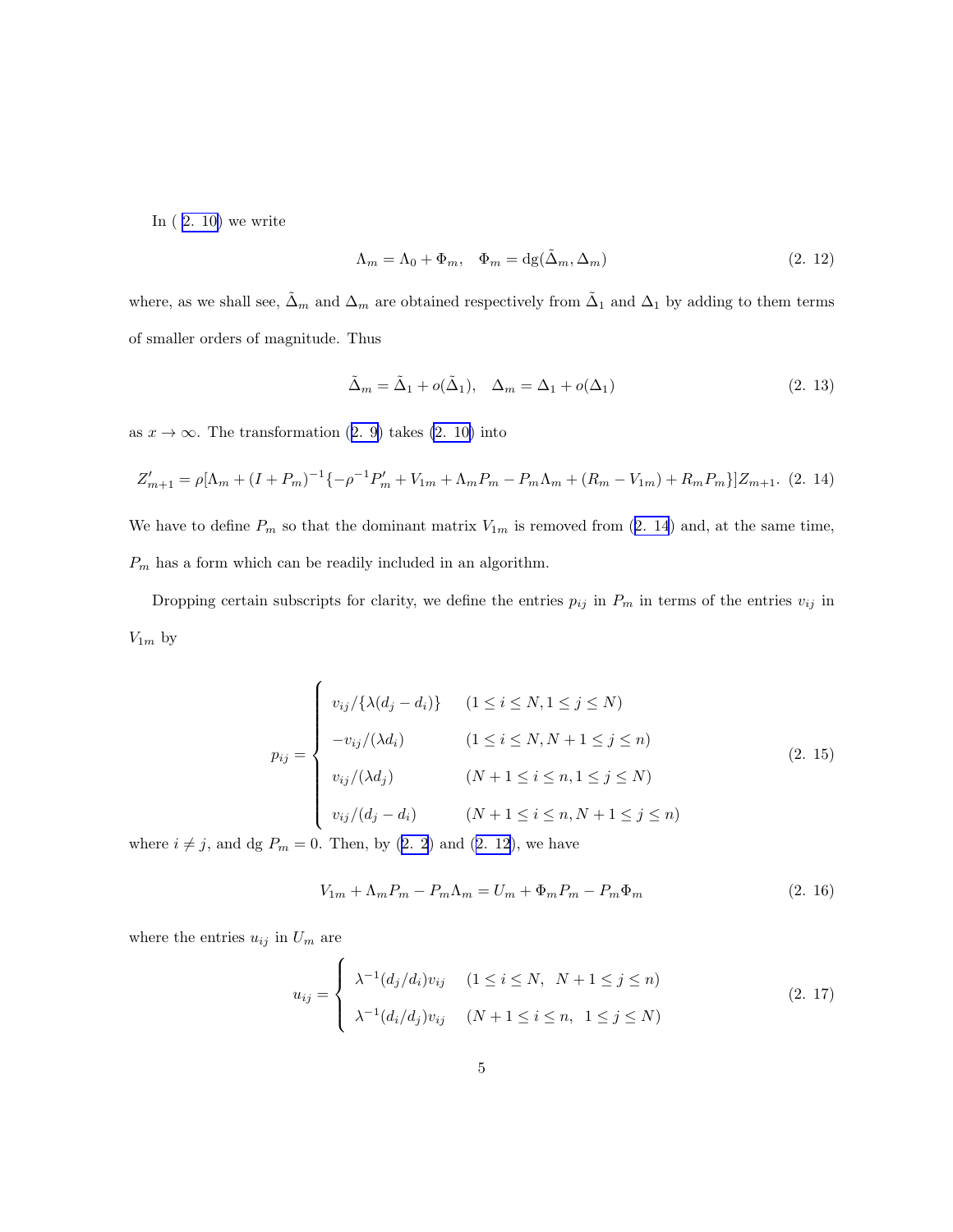<span id="page-5-0"></span>and zero otherwise. We note that  $U_m$  has a factor  $\lambda^{-1}$ , making  $U_m = o(V_{1m})$  as required. To assess the size of the terms involving  $\Phi_m$  in (2. 16), we first write

$$
P_m = \tilde{Q}_m + Q_m,\tag{2.18}
$$

where  $\tilde{Q}_m$  contains the entries involving  $\lambda$  in [\(2. 15](#page-4-0)) and  $Q_m$  contains the remaining entries  $v_{ij}/(d_j - d_i)$ . Then, by [\(2. 16\)](#page-4-0) and([2. 12](#page-4-0)),

$$
\Phi_m P_m - P_m \Phi_m = \overline{T}_m + \widetilde{T}_m + T_m,
$$

where

$$
\overline{T}_m = \begin{pmatrix} \tilde{\Delta}_m & & \\ & 0 & \\ & & 0 \end{pmatrix} \tilde{Q}_m - \tilde{Q}_m \begin{pmatrix} \tilde{\Delta}_m & & \\ & 0 & \\ & & 0 \end{pmatrix},\tag{2.19}
$$

$$
\tilde{T}_m = \begin{pmatrix} 0 & & \\ & \Delta_m & \end{pmatrix} \tilde{Q}_m - \tilde{Q}_m \begin{pmatrix} 0 & & \\ & \Delta_m & \end{pmatrix} \tag{2.20}
$$

and

$$
T_m = \begin{pmatrix} 0 & & \\ & \Delta_m & \\ & & \Delta_m \end{pmatrix} Q_m - Q_m \begin{pmatrix} 0 & & \\ & \Delta_m & \\ & & \Delta_m \end{pmatrix} . \tag{2.21}
$$

Again,it follows from  $(2. 12)$  $(2. 12)$ ,  $(2. 13)$ ,  $(2. 15)$  and  $(2. 4)$  $(2. 4)$  $(2. 4)$  that  $\overline{T}_m, \widetilde{T}_m$  and  $T_m$  are all  $o(V_{1m})$ . Then, provided also that

$$
\rho^{-1}P'_m = o(V_{1m}),\tag{2.22}
$$

we can proceed as in [\[2](#page-20-0), (4.7)] and [\[1](#page-20-0),(2.13)] to express  $(I + P_m)^{-1}$  as a geometric series in ([2. 14](#page-4-0)) and thencollate terms of the same order of magnitude to obtain  $(2. 10)$  -  $(2. 11)$  $(2. 11)$  with  $m + 1$  in place of m. If the dominant term is initially denoted by  $S_{m+1}$ , we arrange that dg  $V_{1,m+1} = 0$  by defining

$$
\Lambda_{m+1} = \Lambda_m + \text{dg} S_{m+1}, \quad V_{1,m+1} = S_{m+1} - \text{dg} S_{m+1}.
$$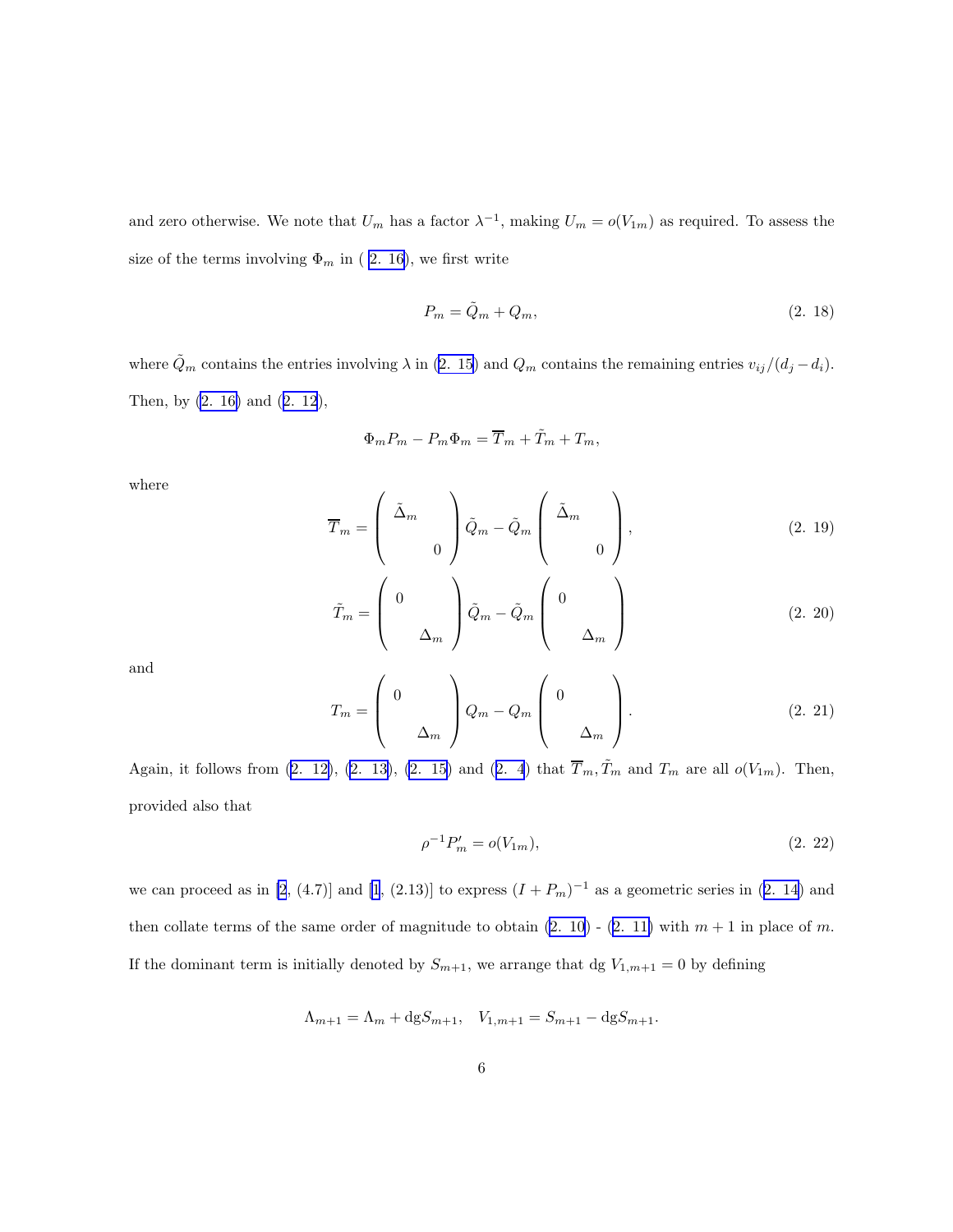<span id="page-6-0"></span>In particular,  $\Lambda_m$  is built up from  $\Lambda_1$  by adding terms of successively smaller orders of magnitude, as forecast by  $(2. 13)$ .

## 3 Orders of magnitude

Thetransformation process in section 2 is carried out for  $m = 1, 2, ..., M - 1$  and, as in [[2\]](#page-20-0),[[1\]](#page-20-0), it can be formalised as an algorithm if the various o− estimates are expressed more precisely in terms of suitable orders of magnitude. Here we consider the situation where the orders of magnitude involve powers of  $x^{-a}$ with a given constant  $a(> 0)$ . More general schemes are also possible, as in [\[1](#page-20-0), section 3 and example 5.2], but we shall not elaborate further here.

We suppose, then, that  $\mu = M - 1$  in (2.5) and

$$
V_{j1} = O(x^{-ja}) \quad (1 \le j \le M - 1) \tag{3.1}
$$

in $(2. 6)$ , while the prescribed accuracy for  $E_1$  in  $(2. 7)$  $(2. 7)$  $(2. 7)$  is stated as

$$
E_1(x) = O(x^{-Ma}).
$$
\n(3. 2)

In practice, (3. 1) will be an exact order of magnitude except that we are now allowing the possibility that some  $V_{j1}$  with that exact order may be absent from  $(2. 5)$ . We make similar order assumptions concerning $\rho, \lambda$  and  $\Lambda_1$  in ( [2. 1\)](#page-2-0) and ([2. 2](#page-2-0)):

$$
1/\rho(x) = O(x^{1-Ka}),
$$
\n(3. 3)

$$
1/\lambda(x) = O(x^{-La}),\tag{3.4}
$$

$$
\tilde{\Delta}_1(x) = \tilde{D_1} + O(x^{-a}),
$$
\n(3. 5)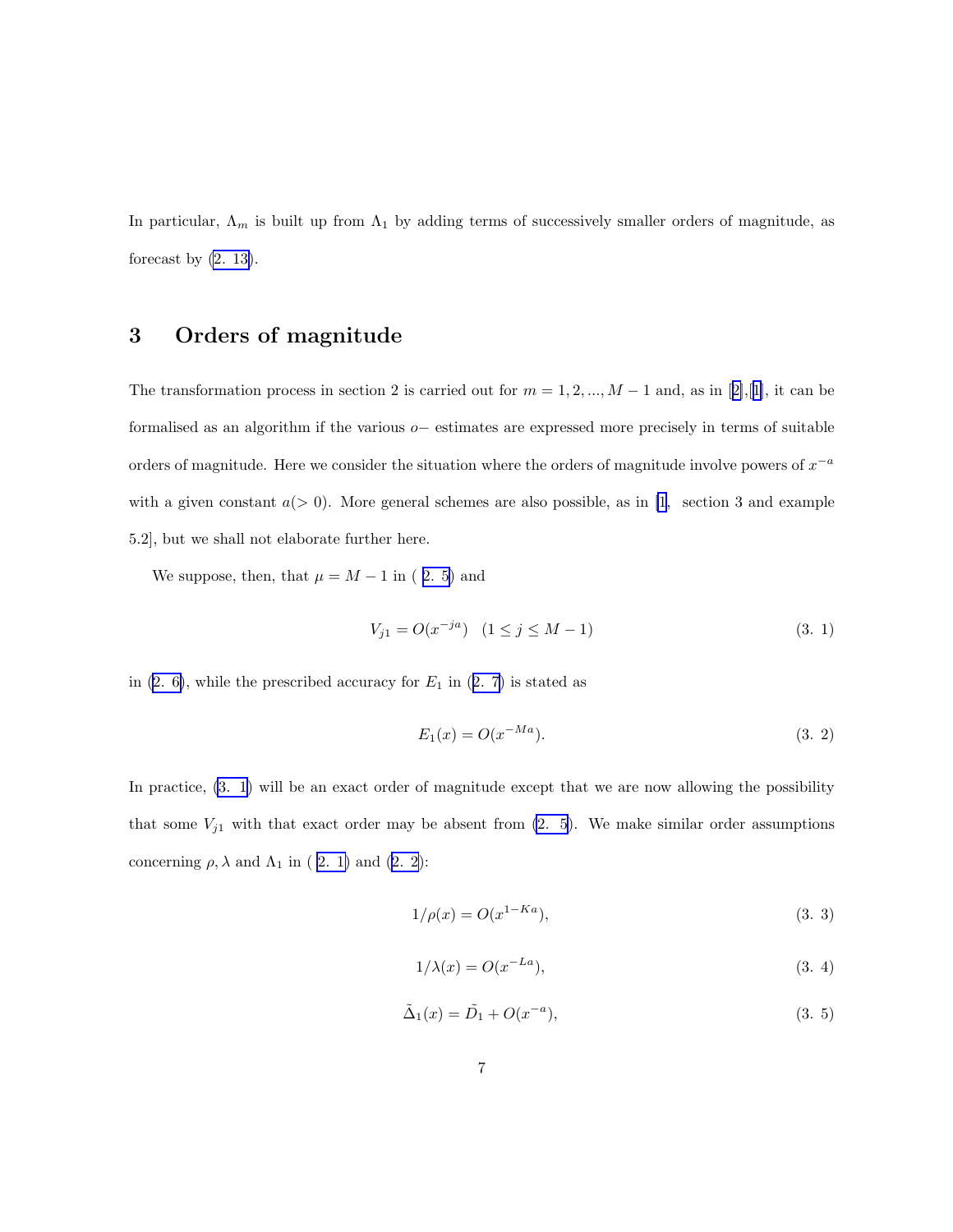$$
\Delta_1(x) = O(x^{-a}),\tag{3.6}
$$

<span id="page-7-0"></span>where K and L are positive integers and  $\tilde{D_1}$  is constant. There is a further set of assumptions concerning derivatives to state, necessitated by the presence of  $P'_m$  in [\(2. 14\)](#page-4-0) and the definition of  $P_m$  in [\(2. 15\)](#page-4-0). Weassume that the O−estimates  $(3. 1)$  $(3. 1)$  $(3. 1)$  and  $(3. 3)$  $(3. 3)$  -  $(3. 6)$  can be differentiated the relevant number of times in the obvious way: that is, each differentiation reduces by 1 the power of  $x$  on the right - hand side. The relevant number in this context is

$$
M-j \text{ for } V_{j1}, M-1 \text{ for } \lambda^{-1},
$$

$$
M-2 \text{ for } \rho^{-1}, \tilde{\Delta}_1, \Delta_1.
$$

A simple induction argument, as in[[2,](#page-20-0) section 5], then gives

$$
V_{jm}(x) = O(x^{-(m+j-1)a})
$$
\n(3. 7)

in [\(2. 11\)](#page-3-0), where now

$$
\mu = M - m \tag{3.8}
$$

and  $E_m = O(x^{-Ma})$ , being the prescribed accuracy [\(3. 2](#page-6-0)). In addition, by [\(2. 15\)](#page-4-0), [\(3. 3\)](#page-6-0) and (3. 7), we have

$$
\rho^{-1}P'_m = O(x^{-(m+K)a}),\tag{3.9}
$$

sothat ([2. 22\)](#page-5-0) is satisfied. Further, since  $\tilde{\Delta}_m$  and  $\Delta_m$  also satisfy ([3. 5\)](#page-6-0) and (3. 6), other estimates whichfollow when  $(3. 7)$  is substituted into  $(2. 17)$  $(2. 17)$  -  $(2. 21)$  are

$$
U_m = O(x^{-(m+L)a}), \qquad \bar{T}_m = O(x^{-(m+L)a}),
$$
  

$$
\tilde{T}_m = O(x^{-(m+L+1)a}), \qquad T_m = O(x^{-(m+1)a}).
$$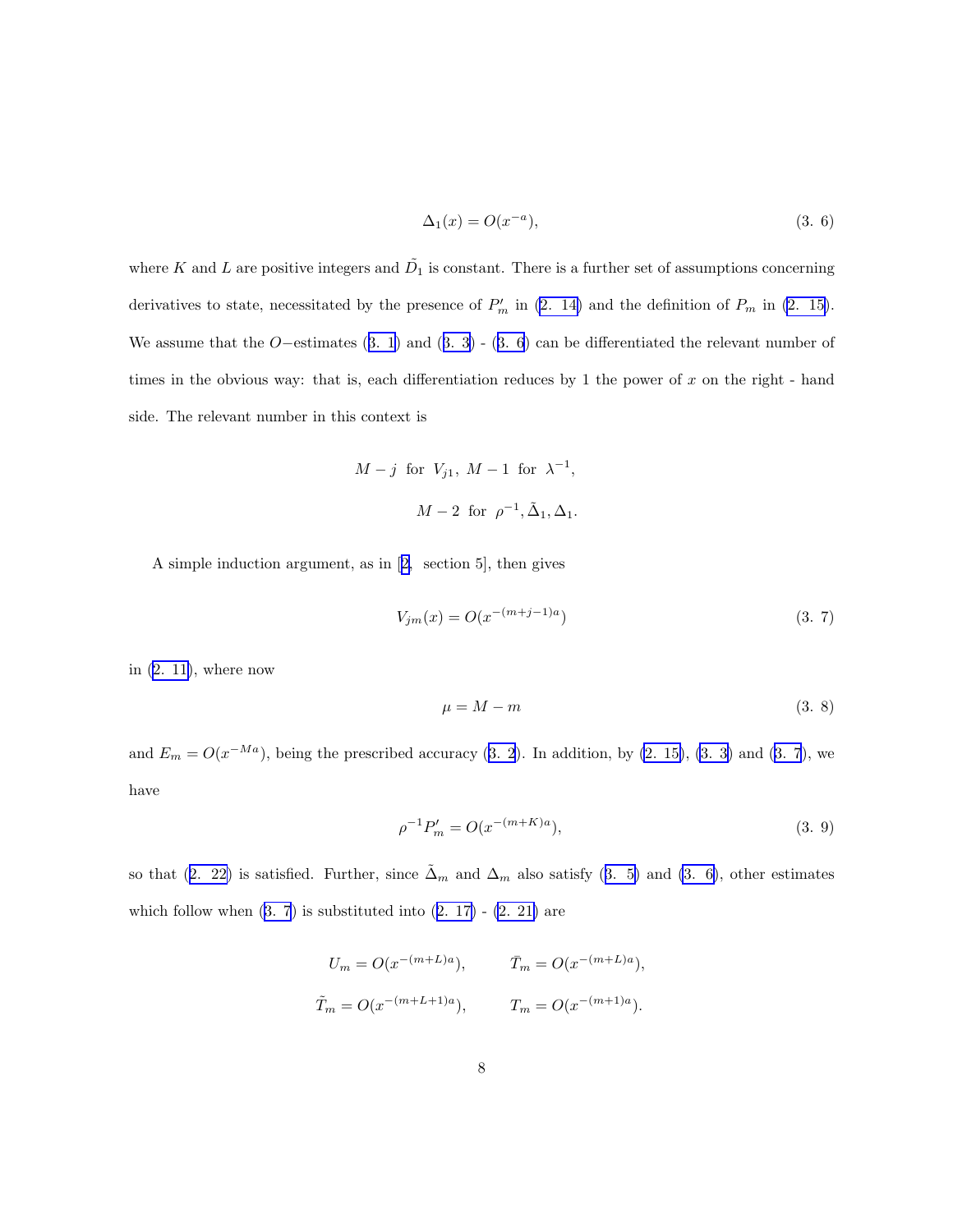<span id="page-8-0"></span>We note that, when  $L = 1, U_m, \overline{T}_m$  and  $T_m$  all have the same order of magnitude and can therefore be combinedinto a single term  $\tilde{U}_m$  say. Then the right-hand side of ([2. 16](#page-4-0)) can be expressed simply as

$$
\tilde{U}_m + \tilde{T}_m \tag{3.10}
$$

where  $\tilde{U}_m = O(x^{-(m+1)a})$ , and  $\tilde{T}_m = O(x^{-(m+2)a})$ . The order estimates now established are the basis of the algorithm which formalises the transformation process of section 2.

Before moving on to the formulation of the algorithm, we end this section by stating the Levinson asymptotic theorem as applied to the final system

$$
Z'_M = \rho(\Lambda_M + R_M)Z_M \tag{3.11}
$$

in the process [\(2. 9](#page-3-0))-[\(2. 10\)](#page-3-0). With  $\Phi_M$  as in [\(2. 12\)](#page-4-0), we write

$$
\Phi_M = dg(\delta_1, ..., \delta_n).
$$

Then,by  $(2. 12)$  and  $(2. 2)$  $(2. 2)$  $(2. 2)$ , the theorem  $[4,$  Theorem 1.3.1] states that  $(3. 11)$  has solutions  $Z_{Mk}$   $(1\leq k\leq n)$  such that, as  $x\rightarrow\infty,$ 

$$
Z_{Mk}(x) = \{e_k + \eta_k(x)\} \exp(\int_X^x \rho(t) \{\lambda(t)d_k + \delta_k(t)\} dt) \ (1 \le k \le N)
$$
 (3. 12)

and  $\lambda(t)d_k$  is replaced by  $d_k$  in the integral when  $N + 1 \leq k \leq n$ . Here  $e_k$  is the unit coordinate vector in the k-direction and  $\eta_k(x) \to 0$  as  $x \to \infty$ . The standard conditions in the theorem are that  $\rho R_M$  is  $L(X,\infty)$ together with the dichotomy condition, which we can take in the form [[4,](#page-20-0) (1.3.13)].

$$
Re F(x) has constant sign (either \leq 0 or \geq 0)
$$
\n(3. 13)

in  $[X,\infty)$ , where  $F(x)$  is any one of

$$
\rho\{\lambda(d_j - d_k) + \delta_j - \delta_k\} \qquad (1 \le j, k \le N)
$$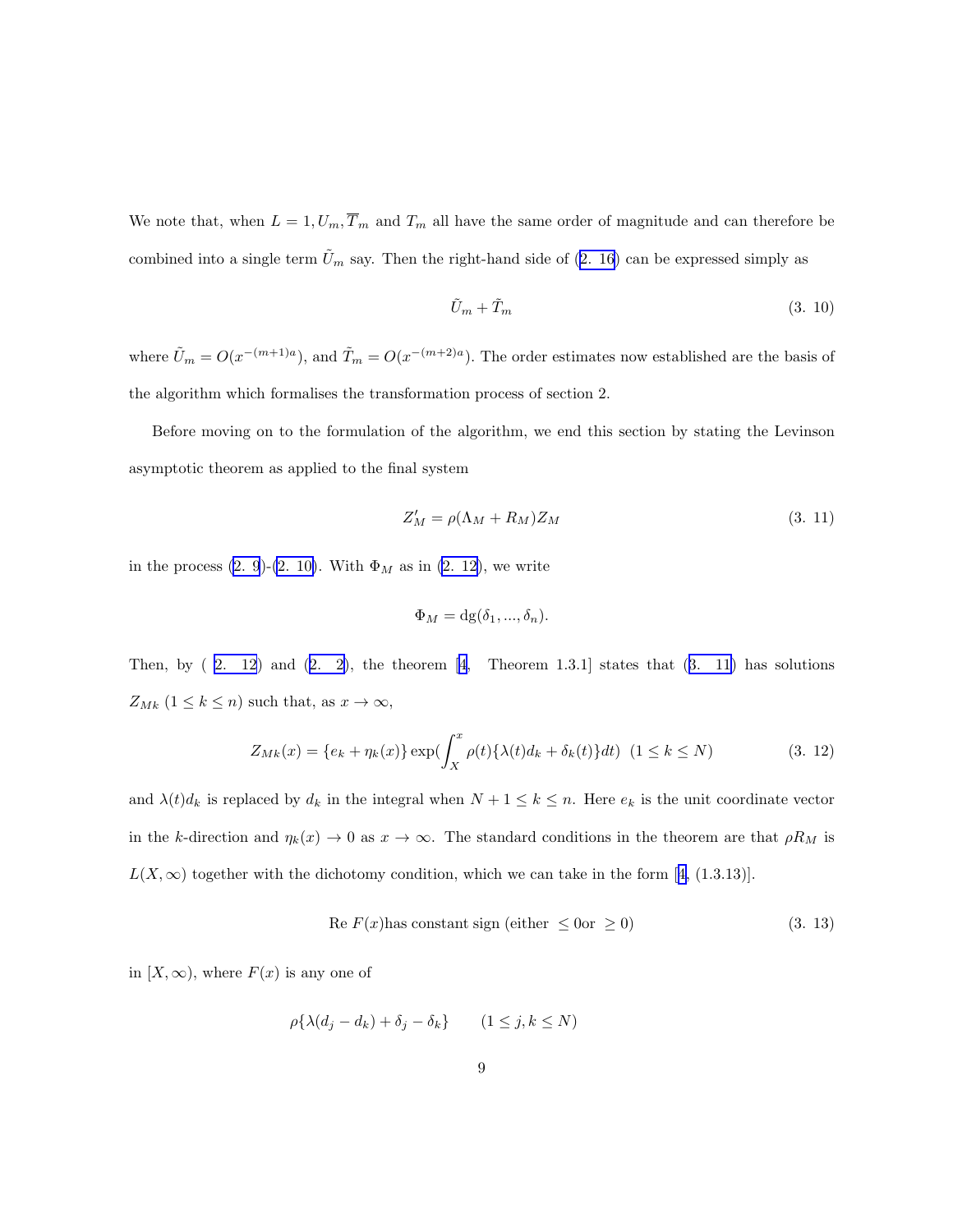$$
\rho(d_j - d_k + \delta_j - \delta_k) \qquad (N+1 \le j, k \le n)
$$
  

$$
\rho(\lambda d_j - d_k + \delta_j - \delta_k) \qquad (1 \le j \le N, N+1 \le k \le n).
$$

<span id="page-9-0"></span>If, in addition,

$$
|\int_{X}^{\infty} F(x)dx| = \infty (j \neq k)
$$
\n(3. 14)

then, as in[[2,](#page-20-0) Lemma 3.1], we have

$$
|\eta_k(x)| \leq (\int_X^{\infty} |\rho(t)| ||R_M(t)|| dt)/(1 - n \int_X^{\infty} |\rho(t)| ||R_M(t)|| dt)
$$
\n(3. 15)

in  $[X, \infty)$ , where  $|| R_M || = \max | r_{ijM} | (1 \le i, j \le n)$ . Thus, transforming back to the original system  $(2. 1)$  $(2. 1)$ by means of  $(2. 9)$  $(2. 9)$ , we see that  $(2. 1)$  $(2. 1)$  $(2. 1)$  has solutions of the form  $(3. 12)$  $(3. 12)$  but pre-multiplied by

$$
\Pi_{m=1}^{M-1}(I+P_m),
$$

and the accuracy achieved in  $R_M$  is reflected in  $\eta_k$  by (3. 15). We also note that an obvious situation where [\(3. 13\)](#page-8-0)and (3. 14) hold is given by real  $\rho$ ,  $\lambda$  and  $d_j$  in conjunction with ([3. 3\)](#page-6-0) and [\(3. 4\)](#page-6-0).

### 4 The algorithm for large  $\lambda$

We are now in a position to use the analysis in the previous sections to develop an algorithm and computer code to evaluate the solutions of [\(1. 1\)](#page-0-0). The general strategy that we adopt is broadly similar to that in [[2\]](#page-20-0); i.e. we use the asymptotic analysis in the previous sections to develop an algorithm and computer code that will evaluate the solution set in the interval  $[X, \infty)$ ,  $0 < X$ , and then use a numerical ODE solver to compute the solution over  $[0, X]$  with initial conditions at X provided by the asymptotic algorithm. As in  $[2]$ , a feature of the method is that X is small, about 10 or 20. However the absolute error in the solution at X is also small: in the examples that we report on it is less than  $10^{-6}$ .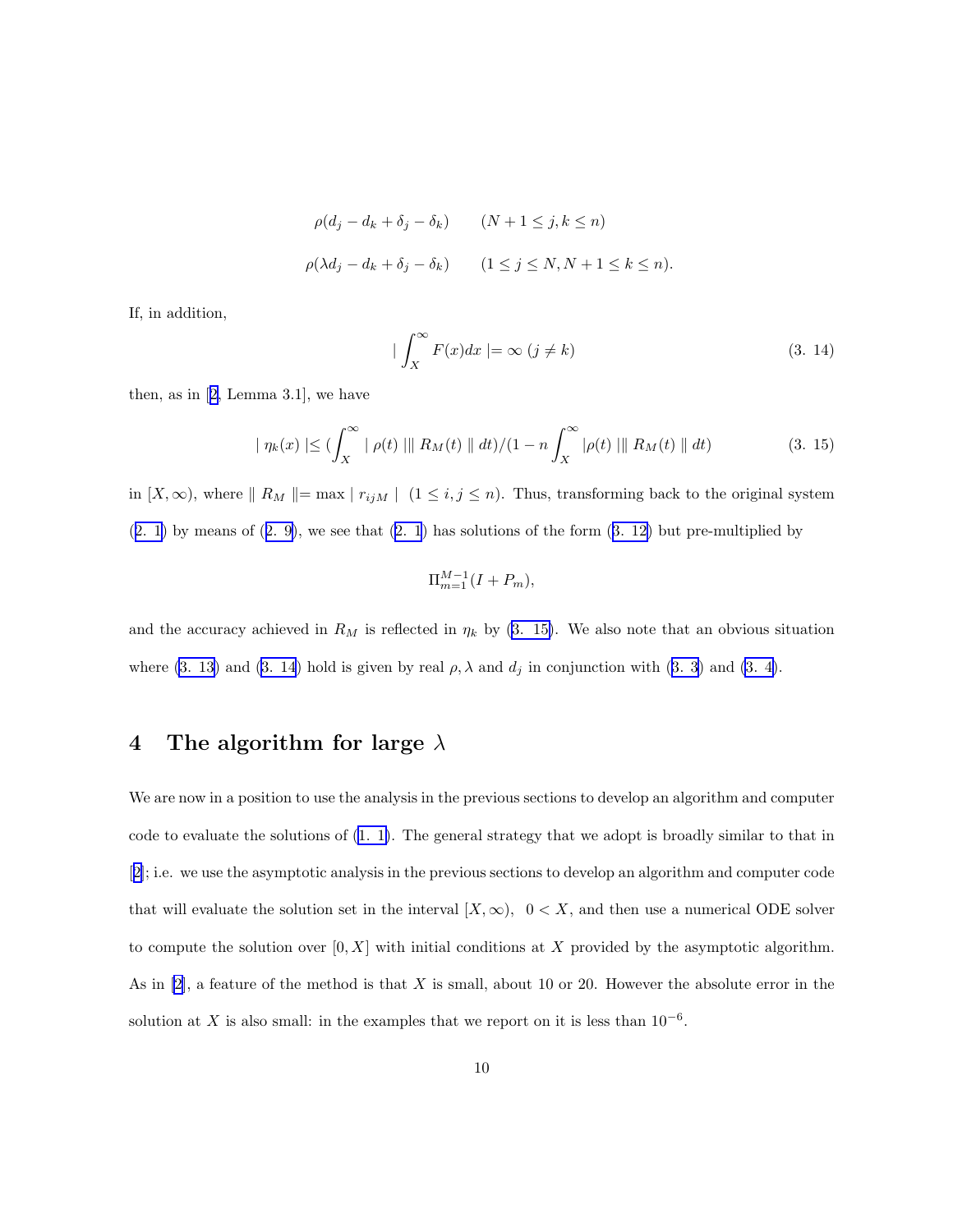<span id="page-10-0"></span>We first discuss the algorithm to compute the asymptotic solution of  $(1, 1)$ . We assume that  $M - 1$ iterations of the algorithm are to be performed. As in [\[2](#page-20-0)] the procedure consists of 3 distinct parts which we call Algorithms 4.1-4.3. Algorithm 4.1 is devoted to obtaining a set of recurrence formulae which define  $S_j$ ,  $j = 1, ..., M$ , in terms of quantities with a lower subscript, the only assumption being that the quantities concerned satisfy non-commutative multiplication. However, the extra structure that([1. 3\)](#page-1-0) imposes must be taken into account in developing the algorithm. Also we can no longer assume that  $V_{j1}$   $(1 < j \leq \mu)$  or  $E_1$  are initially zero and this extra complexity must be taken into account. Further, the approach to estimating the absolute error has been modified. Instead of, as in Algorithm 6.1 of [[2\]](#page-20-0), computing a cumulative total error  $E_j$ , which is the total error committed after j iterations of the procedure, we denote by  $E_j$  the error computed as a consequence of the  $j<sup>th</sup>$  iteration. The total error is computed from [\(4. 2](#page-11-0)).

Algorithm4.1(a) Input M to specify the number of iterations and hence the accuracy  $(3. 2)$  $(3. 2)$  $(3. 2)$ .

(b) Initialise  $D_1$ ,  $V_{j1}$   $(1 \leq j \leq \mu)$  and  $E_1$  with initial values that define the problem and also define the magnitude of the error.

( c ) For each

$$
U \in \{-\rho^{-1}Q'_m, -\rho^{-1}\tilde{Q'}_m, U_m, T_m, \bar{T}_m, \tilde{T}_m, V_{jm} \ (2 \le j \le \mu), V_{jm}Q_m, V_{jm}\tilde{Q}_m \ (1 \le j \le \mu)\},\tag{4.1}
$$

determine the least positive integer ν with

$$
P_m^{\nu+1}U = O(E_1).
$$

- (d) For  $r = 0$  to  $\nu$ , determine the order  $\sigma_{m+k} = r\sigma_m + (\text{order of } U)$  of  $P_m^r U$ .
- ( e ) Update  $V_{k,m+1} = V_{k,m+1} + (-1)^r P_m^r U$ ,  $E_m = E_m + (-1)^{\mu+1} A_m P^{\mu+1} U$ .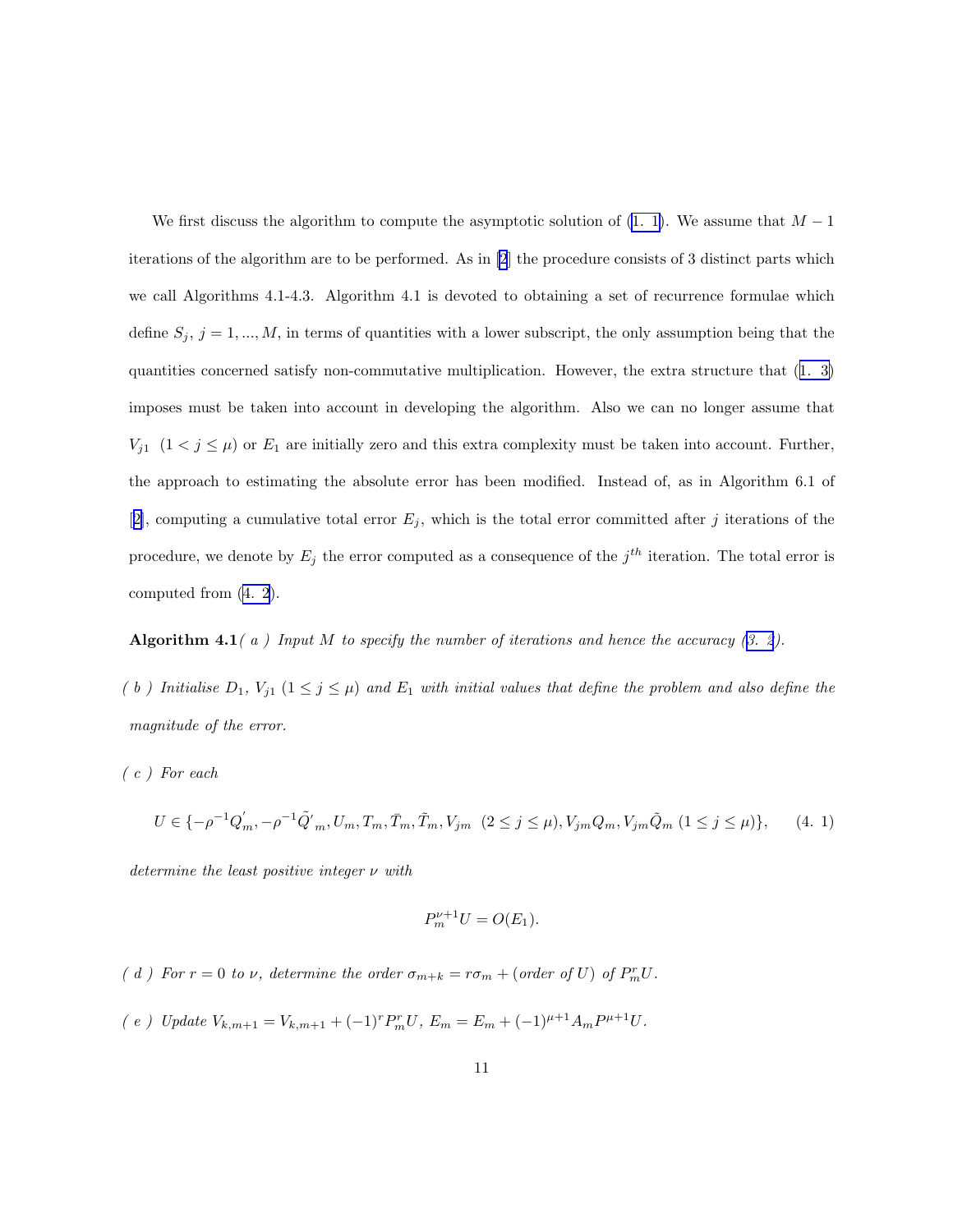#### <span id="page-11-0"></span>( f ) Output  $S_{m+1} = V_{1,m+1}$ .

As described in section 2,  $\Lambda_{m+1}$  and  $V_{1,m+1}$  are then obtained from  $S_{m+1}$  by moving the diagonal entries of  $S_{m+1}$  to  $\Lambda_m$ ; the modified matrix  $S_{m+1}$  is then renamed  $V_{1,m+1}$ . The extra structure that the problem imposes demands that more quantities appear in the algorithm than in the corresponding algorithm of [[2\]](#page-20-0).

The second algorithm performs the same function as Algorithm 6.2 of [[2\]](#page-20-0).

## Algorithm 4.2 The quantities  $S_j$  and  $E_j$  defined by Algorithm 4.1 are realised as  $n \times n$  matrices.

The final algorithm is concerned with the evaluation of the sup norm of the total error  $E$ . This algorithm has some important differences from its counterpart in[[2\]](#page-20-0).

Algorithm 4.3 The total error  $E$  is given by

$$
E = \sum_{j=1}^{M} \mathcal{A}_j E_j (I + \mathcal{P}_j)
$$
\n
$$
\tag{4.2}
$$

where we have written

$$
\mathcal{A}_j = A_j A_{j-1} ... A_1
$$
  

$$
I + \mathcal{P}_j = (I + P_1)(I + P_2)...(I + P_j).
$$

In general both  $A_j$  and  $(I + P_j)$  are small perturbations of I. However a naive use of the Cauchy-Schwartz inequality when evaluating the sup norm of E will induce a factor of  $n^{2j}$  into each term involved in the estimation of the norm. This cost may be considerably reduced by noting that

$$
\mathcal{A}_j = (I + \mathcal{P}_j)^{-1}
$$

and using this to obtain a bound for  $A_j$  as

$$
\parallel \mathcal{A}_j \parallel \leq 1 + \parallel \mathcal{P}_j \parallel / (1 - n \parallel \mathcal{P}_j \parallel).
$$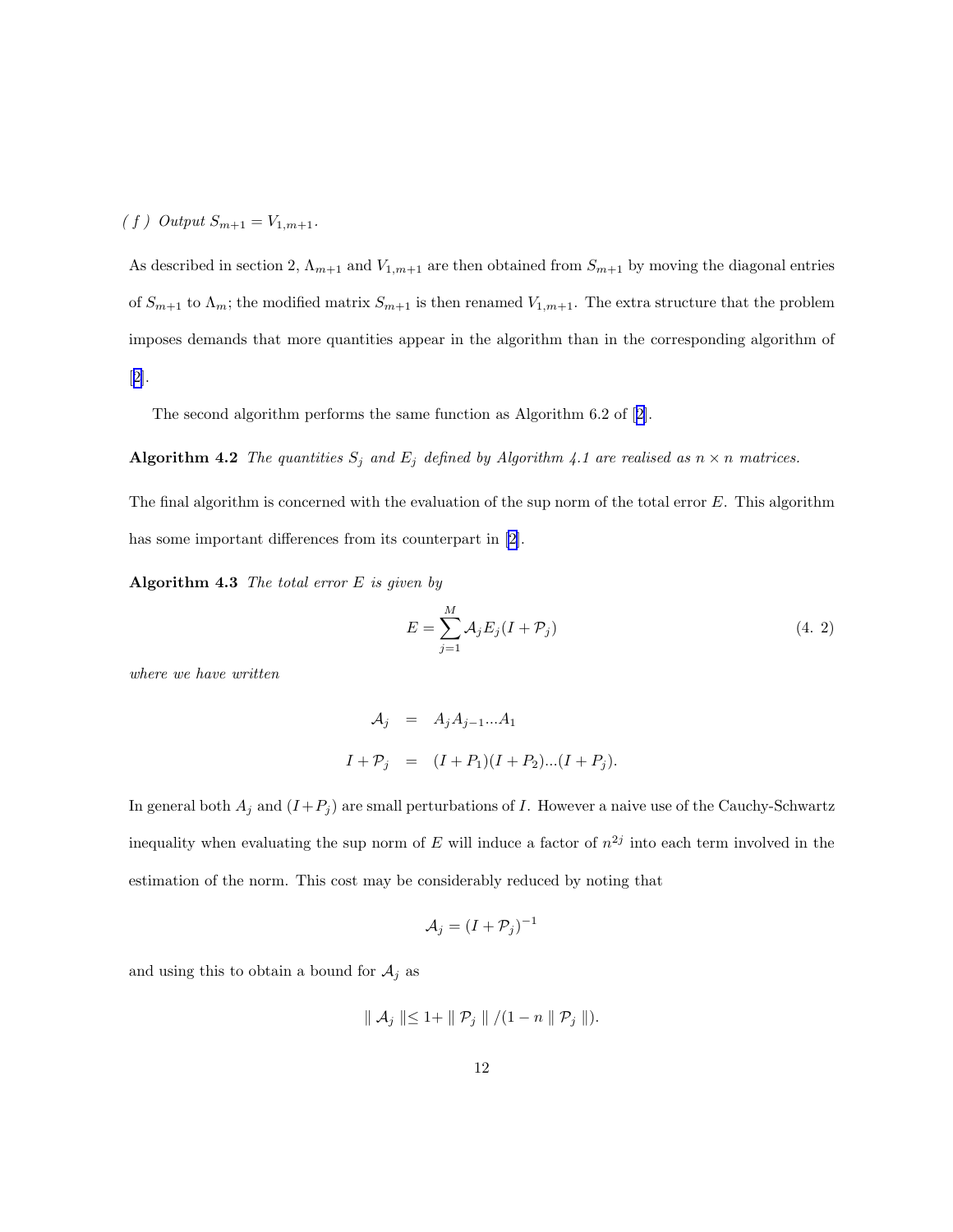# <span id="page-12-0"></span>5 Scalar factor  $\rho(x) = x^{-1}$

By [\(3. 9](#page-7-0)), the validity of [\(2. 22\)](#page-5-0) depends on having  $K \geq 1$  in [\(3. 3\)](#page-6-0). When  $K = 0$ -that is, when  $1/\rho(x) = O(x)$  $1/\rho(x) = O(x)$  $1/\rho(x) = O(x)$ – those terms in ([2. 15\)](#page-4-0) which involve  $\lambda$  continue to satisfy ([2. 22](#page-5-0)), but those which do not involve  $\lambda$  contribute only  $O(xv'_{ij})$  to the left-hand side of [\(2. 22\)](#page-5-0), and such terms are no smaller than  $O(v_{ij})$ .It follows that, in order to eliminate terms of the size of  $V_{1m}$  from [\(2. 14\)](#page-4-0), the definition ([2.](#page-4-0) [16\)](#page-4-0) must be modified to incorporate also  $\rho^{-1}P'_m$  as far as entries in the lower right-hand block of  $P_m$  are concerned.

Let us suppose then, for simplicity, first that  $\rho(x) = x^{-1}$  and second that a typical  $(i, j)$  entry in  $V_{1m}$ is  $c_{ij}x^{-ma}$ , where  $c_{ij}$  is a constant, and i and j lie in the range  $[N+1,n]$ . Then the  $(i, j)$  entry in

$$
-\rho^{-1}P_m' + V_{1m} + \Lambda_0 P_m - P_m \Lambda_0
$$

is zero if, in place of the last of [\(2. 15\)](#page-4-0), we define

$$
p_{ij} = v_{ij}/(d_j - d_i - ma). \tag{5.1}
$$

The remainder of [\(2. 15](#page-4-0)),involving  $\lambda$ , is unchanged as is  $U_m$  in [\(2. 16](#page-4-0)) and ([2. 17\)](#page-4-0). The definition (5. 1) is valid provided that

$$
ma \neq d_j - d_i
$$

for  $1 \leq m \leq M-1$  and all i and j in  $[N+1,n]$ . This condition is certainly satisfied if, for example,

$$
d_j - d_i < a. \tag{5.2}
$$

In terms of [\(2. 18\)](#page-5-0)-([2. 21\)](#page-5-0), the modification (5. 1) leaves unchanged  $\tilde{Q}_m, \overline{T}_m$  and  $\tilde{T}_m$ , while  $Q_m$  has ma subtracted from the denominators of its entries. The discussion concerning orders of magnitude in section 3 continues to apply.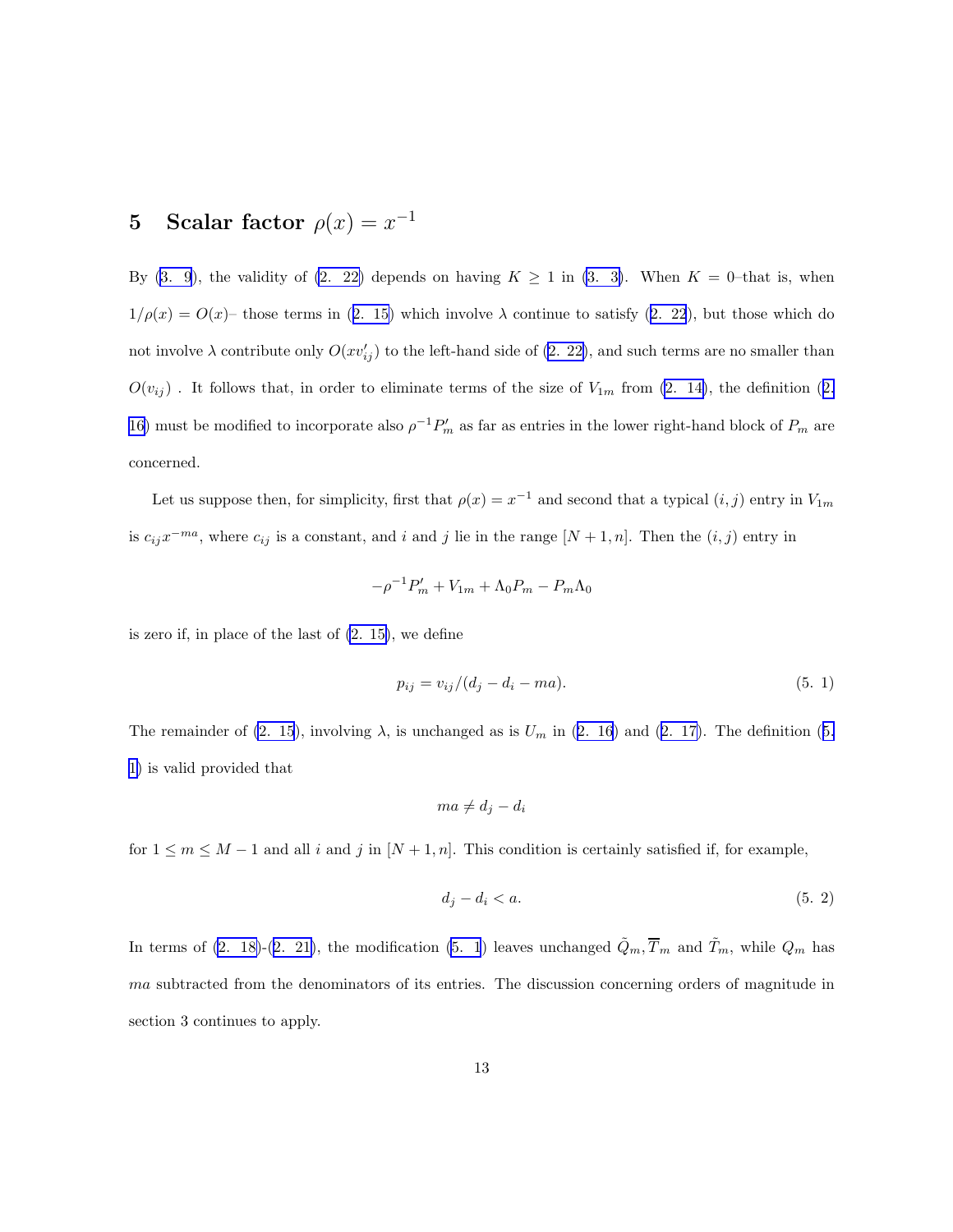<span id="page-13-0"></span>In order to obtain a computational algorithm that reflects the analysis of this case we make simple modifications to Algorithms 4.1 and 4.2 of the previous section. The components of([4. 1\)](#page-10-0) which involve  $Q'_m$  are omitted, and in Algorithm 4.2, the definition of  $P_m$  is modified in order to take (5. 1) into account. Algorithm 4.3 is unchanged.

#### 6 The generalised hypergeometric equation : an example

The generalised hypergeometric equation

$$
y^{(n)}(x) - x^{\alpha} \sum_{j=0}^{m} a_j x^j y^{(j)}(x) = 0
$$
\n(6. 1)

provides a situation where the numerical results obtained from our algorithm can be confirmed independently by the known analytic properties of the solutions of (6. 1). Here  $\alpha$  and the  $a_j$  are constants with  $\alpha > -n$  $\alpha > -n$  $\alpha > -n$  and  $m \leq n-1$ . On the one hand, (6. 1) can be written in the form ([2. 1](#page-2-0)) with  $\rho(x) = x^{-1}$  [[3\]](#page-20-0). The algorithm in section 5 is applicable, and solutions with the asymptotic form given by the Levinson Theorem can be computed back to  $x = 0$  to a prescribed accuracy. On the other hand, the analytic theory developed in[[8\]](#page-20-0) gives exact relationships between solutions with known behaviours for small and large x, thereby providing an independent check on the efficiency of our algorithm.

Here we discuss this matter in terms of the example

$$
y^{(3)}(x) - x^2 y^{(2)}(x) - xy^{(1)}(x) + y(x) = 0
$$
\n(6. 2)

whichis the case  $n = 3, m = 2, \alpha = 0$  of (6. 1). We quote from [[8\]](#page-20-0) for the detailed results which form the basis of our discussion. We first note that

$$
y_0(x) = x \tag{6.3}
$$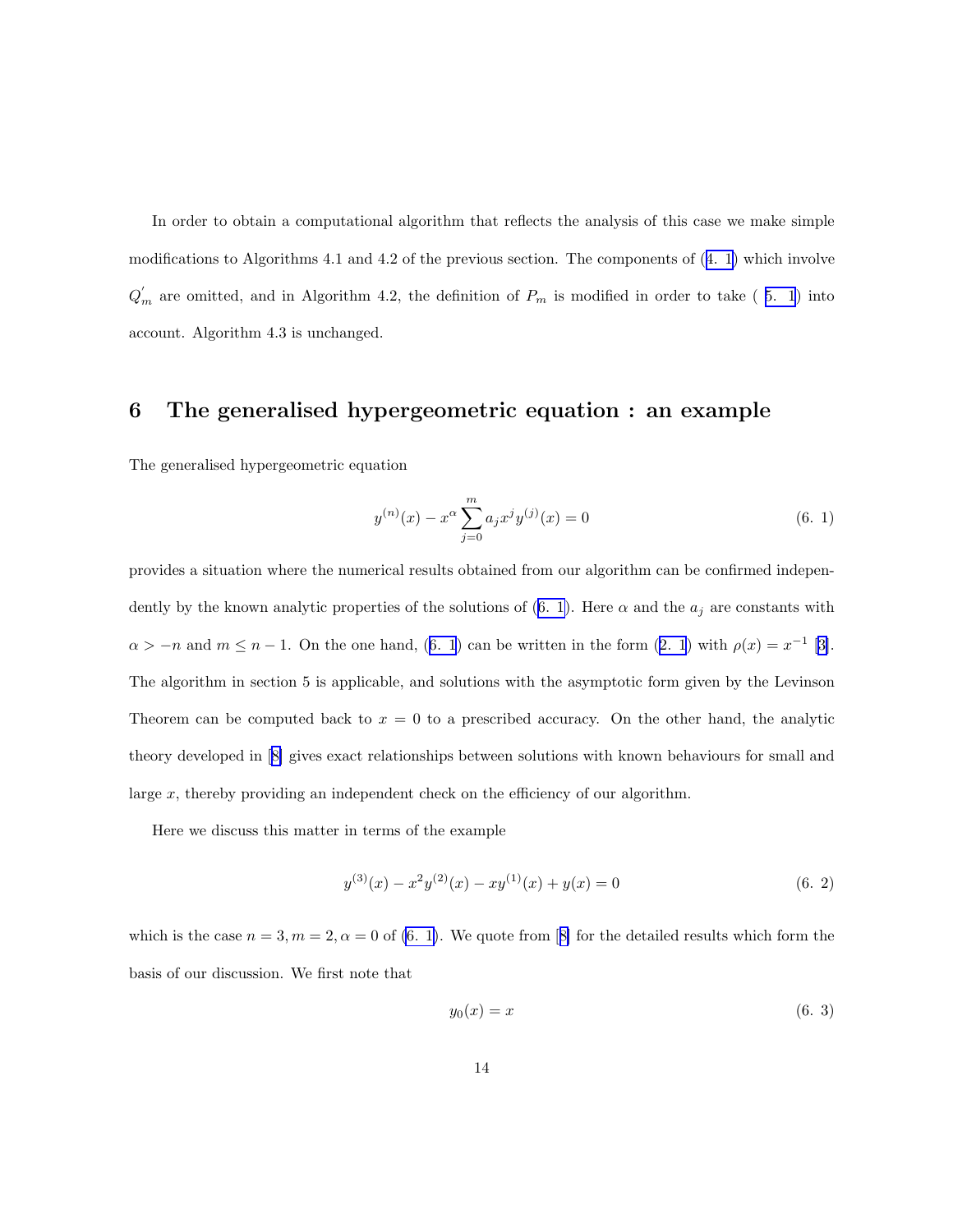<span id="page-14-0"></span>isan exact solution of  $(6. 2)$  $(6. 2)$  $(6. 2)$  and that two other solutions, analytic for all x, have the form

$$
y_1(x) = \sum_{0}^{\infty} c_r x^{3r}, \quad y_2(x) = x^2 \sum_{0}^{\infty} d_r x^{3r}, \tag{6.4}
$$

where  $c_0 = d_0 = 1$ .

Toexpress ([6. 2\)](#page-13-0) in the form ([2. 1\)](#page-2-0), we define the column vector  $Y = (y, y^{(1)}, y^{(2)})^T$  and write [\(6. 2\)](#page-13-0) in the usual way as  $Y' = AY$ , where

$$
A = \begin{bmatrix} 0 & 1 & 0 \\ 0 & 0 & 1 \\ -1 & x & x^2 \end{bmatrix}.
$$

Then, as explained in[[3\]](#page-20-0), we make a series of transformations which, put together, are

$$
Y = \begin{bmatrix} 1 & 0 & 0 \\ 0 & x^{-1} & 0 \\ 0 & 0 & x \end{bmatrix} \begin{bmatrix} 1 & 1 & 1 \\ x^3 & 1 & -1 \\ x^3 - 1 & 0 & 2x^{-3} \end{bmatrix} \begin{bmatrix} 1 & 0 & 0 \\ 3x^{-3} & 1 & 0 \\ 0 & 0 & 1 \end{bmatrix} Z
$$

$$
= \begin{bmatrix} 1 + 3x^{-3} & 1 & 1 \\ x^2 + 3x^{-4} & x^{-1} & -x^{-1} \\ x^4 - x & 0 & 2x^{-2} \end{bmatrix} Z.
$$
(6. 5)

This gives the Z−system

$$
Z' = x^{-1}(\Lambda + R)Z\tag{6.6}
$$

with

$$
\Lambda = dg(X - 3, 1, -1) \tag{6.7}
$$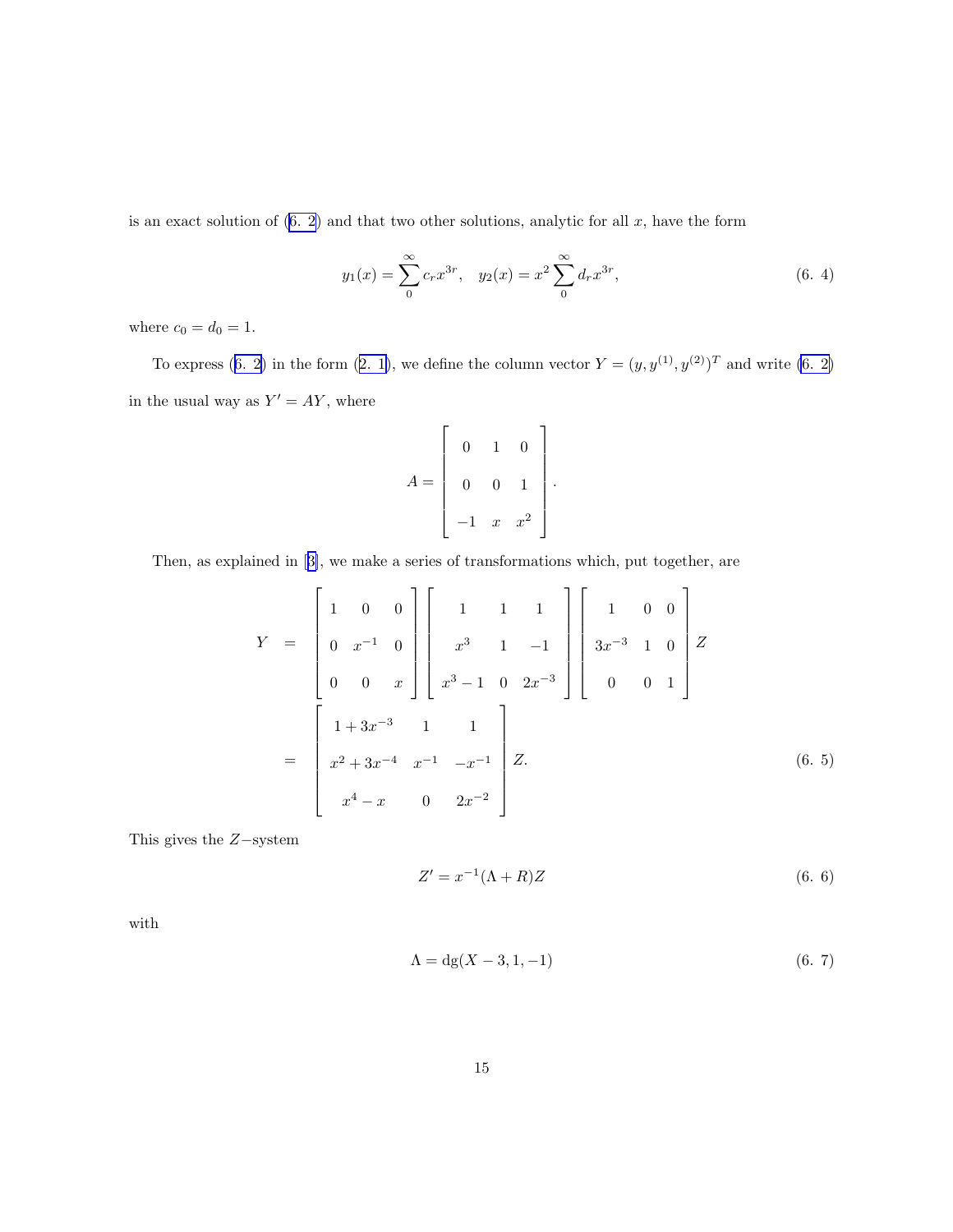<span id="page-15-0"></span>
$$
R = 3 \begin{bmatrix} -(X-1)^{-1} & 0 & 2(X^{2}-1)^{-1} \\ 4(X-1)^{-1} + 4X^{-1} & 0 & -(X-1)^{-1} - 6X^{-1}(X^{2}-1)^{-1} \\ 0 & 0 & (X+1)^{-1} \end{bmatrix}
$$

andwhere  $X = x^3$ . In order to obtain the form  $(2, 5)$ , with  $\mu = 2$  for example, we write

$$
R = 3X^{-1}C_1 + 3X^{-2}C_2 + E_1
$$
\n(6. 8)

1  $\overline{1}$  $\mathbf{I}$  $\mathbf{I}$  $\mathbf{I}$  $\mathbf{I}$  $\mathbf{I}$  $\overline{1}$ 

where

$$
C_1 = \begin{bmatrix} -1 & 0 & 0 \\ 8 & 0 & -1 \\ 0 & 0 & 1 \end{bmatrix}, \quad C_2 = \begin{bmatrix} -1 & 0 & 2 \\ 4 & 0 & -1 \\ 0 & 0 & -1 \end{bmatrix},
$$
  

$$
E_1 = 3 \begin{bmatrix} -X^{-2}(X-1)^{-1} & 0 & 2X^{-2}(X^2-1)^{-1} \\ 4X^{-2}(X-1)^{-1} & 0 & -X^{-2}(X-1)^{-1} - 6X^{-1}(X^2-1)^{-1} \\ 0 & 0 & X^{-2}(X+1)^{-1} \end{bmatrix}.
$$

Ontaking the diagonal terms in  $C_1$  over to  $\Lambda$ , we finally obtain ([2. 1\)](#page-2-0) with  $\rho(x) = x^{-1}$  and

$$
\Lambda_1 = dg(X - 3 - 3X^{-1}, 1, -1 + 3X^{-1}).
$$
\n(6. 9)

In [\(2. 2\)](#page-2-0)we have  $\lambda = X = x^3$ ,  $\tilde{D} = (1)$ ,  $D = dg(1, -1)$ ,  $\tilde{\Delta}_1 = (-3 - 3X^{-1})$ ,  $\Delta_1 = dg(0, 3X^{-1})$ . Thus ([3.](#page-6-0) [4\)](#page-6-0) - [\(3. 6\)](#page-7-0)are satisfied with  $a = 3$  and  $L = 1$  while, by (6. 8), ([3. 1\)](#page-6-0) is also satisfied. The condition ([5.](#page-12-0) [2\)](#page-12-0) is also clearly satisfied. The algorithm in section 5 is therefore applicable.

The asymptotic solution of [\(6. 6\)](#page-14-0) is given by the Levinson Theorem and, when the first component of [\(6. 5](#page-14-0)) is taken, we obtain solutions  $y_{\infty 1}$  and  $y_{\infty 2}$  of [\(6. 2\)](#page-13-0) such that

$$
y_{\infty 1} \sim x^{-3} \exp(\frac{1}{3}x^3), \quad y_{\infty 2} \sim x^{-1}
$$
 (6. 10)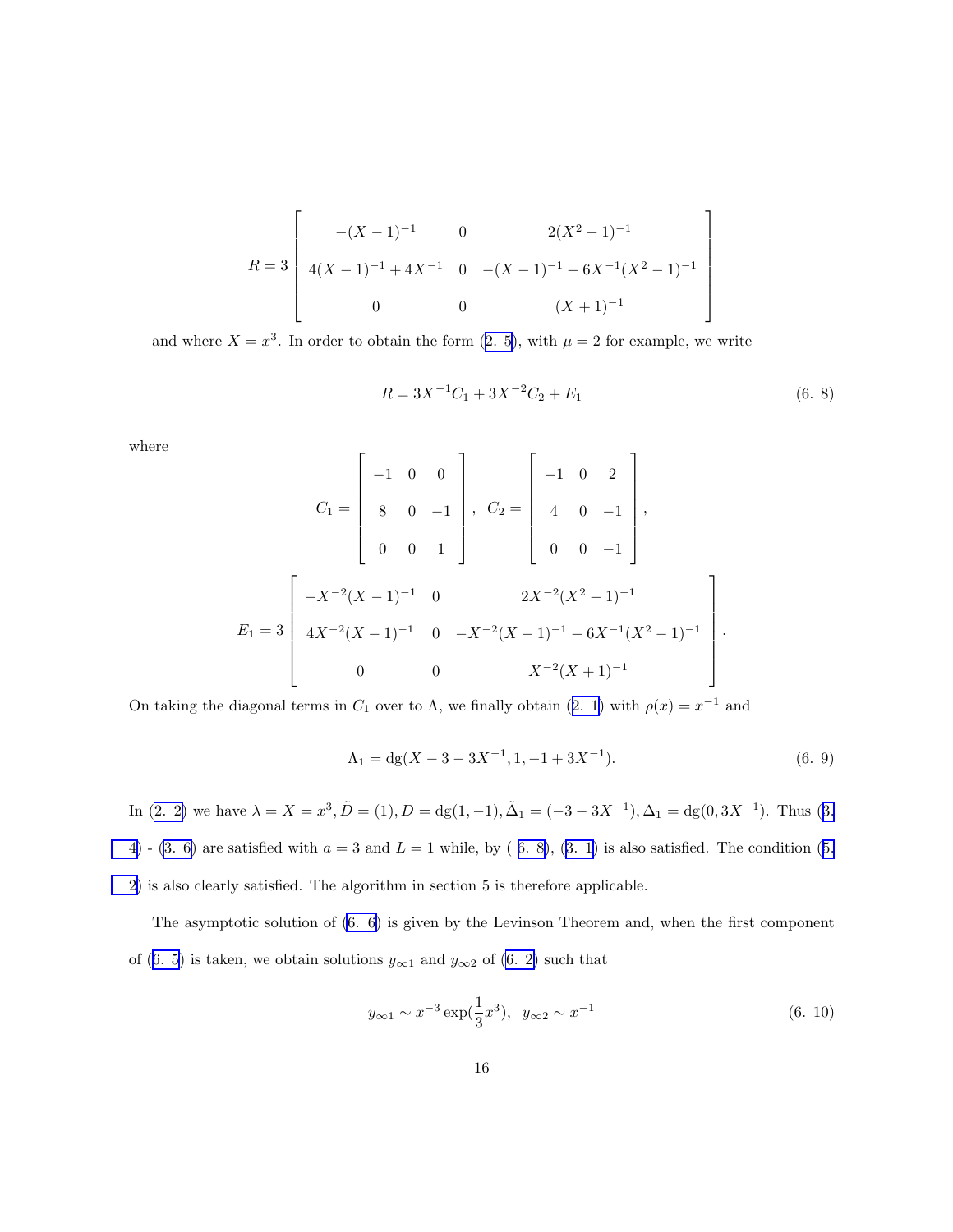<span id="page-16-0"></span>as  $x \to \infty$ . These solutions arise from the entries  $X - 3$  and  $-1$  in  $\Lambda$ . The entry in 1 in  $\Lambda$  also gives rise to a solution asymptotic to x, but this solution is associated with  $y_0(x)$  in [\(6. 3\)](#page-13-0).

#### 6.1 Computational results at  $x = 0$

In order to test our algorithm, we shall use it to compute the solution  $y_{\infty 2}$  at  $x = 0$ . We do this since we have an independent check on this value provided by a series expansion. The analysis needed for this is derived in the next section. In this subsection we show how our algorithms perform for this example.

We shall use the theory in the above sections to obtain the solution of([6. 2](#page-13-0)) which is asymptotic to  $x^{-1}$ .The initial conditions required by part (b) of Algorithm 4.1 are obtained from ([6. 8\)](#page-15-0) and are:–

$$
\mu = 2
$$
,  $V_{11} = 3X^{-1}(C_1 - \text{dg}C_1)$ ,  $V_{21} = 3X^{-2}C_2$ ,  $E_1$ .

 $\Lambda_1$  is determined by [\(6. 9\)](#page-15-0). Algorithm 4.1 gives

$$
S_1 = V_{11}
$$
  
\n
$$
S_2 = -\frac{\tilde{Q}'_1}{\rho} + V_{11}Q_1 + T_1 + \bar{T}_1 + U_1 + V_{21}
$$

while  $S_1$  is obtained directly from [\(6. 8\)](#page-15-0). Algorithm 4.2 realises  $S_1$  and  $S_2$  as the 3 × 3 matrices

$$
S_1 = \begin{pmatrix} \frac{-3}{x^3} & 0 & 0\\ \frac{24}{x^3} & 0 & \frac{-3}{x^3}\\ 0 & 0 & \frac{3}{x^3} \end{pmatrix}
$$

$$
S_2 = \begin{pmatrix} \frac{-3}{x^6} & 0 & \frac{6}{x^6} \\ \frac{36(2+7x^3)}{x^9} & 0 & \frac{-24}{5x^6} \\ 0 & 0 & \frac{-3}{x^6} \end{pmatrix}
$$
(6. 11)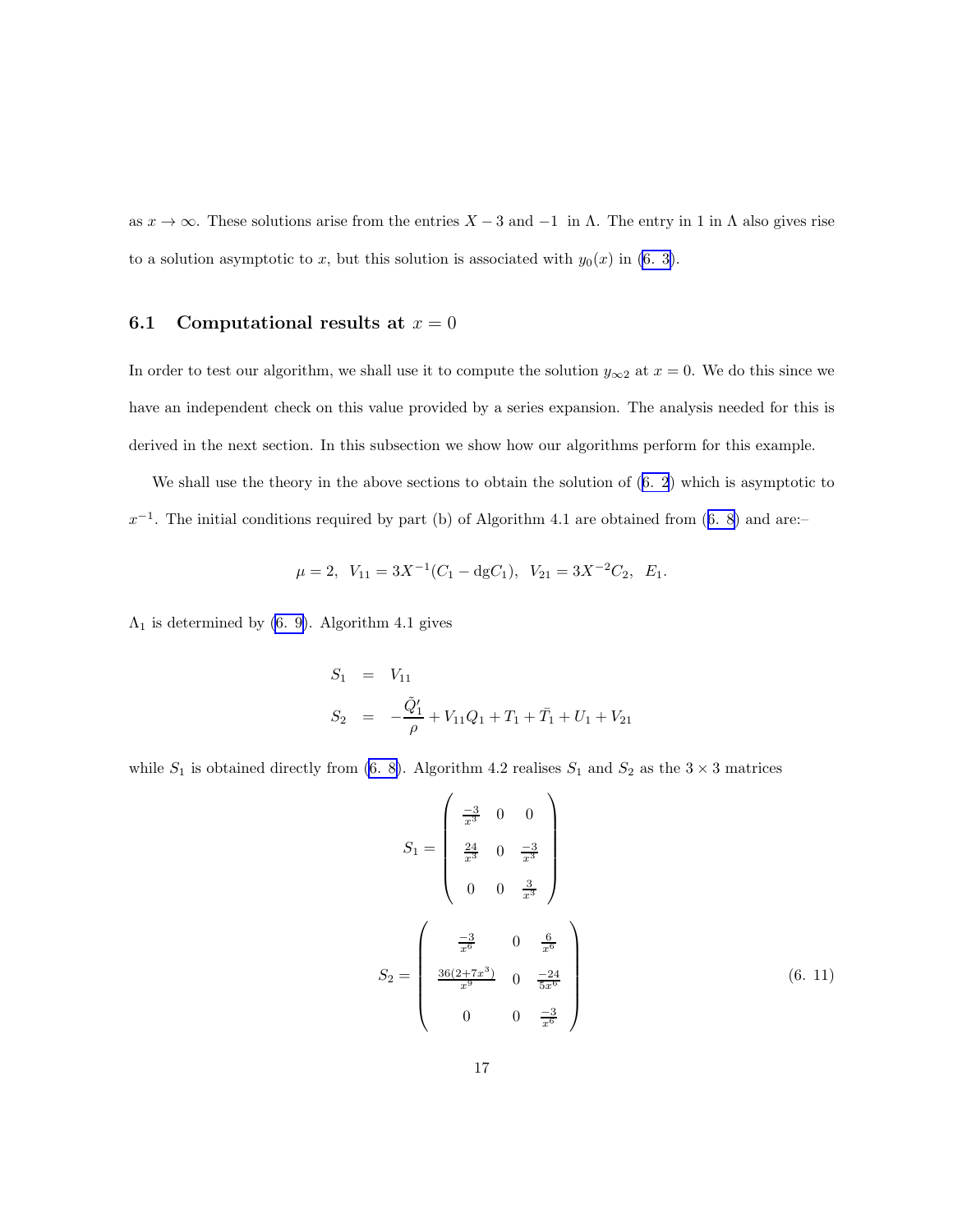<span id="page-17-0"></span>Theformulae ([2. 15](#page-4-0)) together with the modification ([5. 1](#page-12-0)) yield explicit expressions for  $P_1$  and  $P_2$ respectively.

TheLevinson asymptotic theorem (3. 12) is applied to the equation ([2. 10](#page-3-0)) with  $m = M = 3$  and theresult evaluated at  $x = 10$ . By ([3. 2](#page-6-0)) therefore, our accuracy at  $\infty$  is  $O(x^{-9})$ . Since we are interested inthe solution asymptotic to  $x^{-1}$ , (3. 12) (but with  $k = n = 3$ ), (6. 9) and ([6. 11\)](#page-16-0) give

$$
Z_{33}(x) = C\{e_3 + \eta_3(x)\} \exp\left(\int_X^x t^{-1}(-1 + 3t^{-3} - 3t^{-6})\right).
$$

where  $\eta_3(x) = O(x^{-9})$  by [\(3. 15](#page-9-0)). Here, the arbitrary constant C is introduced and chosen so that  $Z_{33}$ is asymptotic to  $x^{-1}$  to within  $O(x^{-9})$ . In short

$$
Z_{33}(x) = \{e_3 + \eta_3(x)\}x^{-1}\exp\left(-x^{-3} + \frac{1}{2}x^{-6}\right)
$$

and

$$
Z_{33}(10) = (0, 0, 0.0999000999)^T
$$
\n(6. 12)

while([4. 2\)](#page-11-0) in this case yields an error estimate

$$
E(10) = 2.09830422 \times 10^{-8}.
$$

Pre-multiplying (6. 12) by  $(I + P_1)(I + P_2)$  together with [\(6. 5\)](#page-14-0) gives a value

$$
Y(10) = (0.0999600993, -0.009984070, 0.0019920140)^{T}.
$$
\n(6. 13)

This is then used as the initial conditions to the NAG[[7\]](#page-20-0) library numerical ODE solver D02NMF, which is used to evaluate

$$
Y(0) = (1.87778537, -1.76303921, 1.99999920)^T
$$
\n(6. 14)

whichis accurate to an error of  $10^{-7}$  when compared with the result ([7. 3](#page-19-0)) from the next section.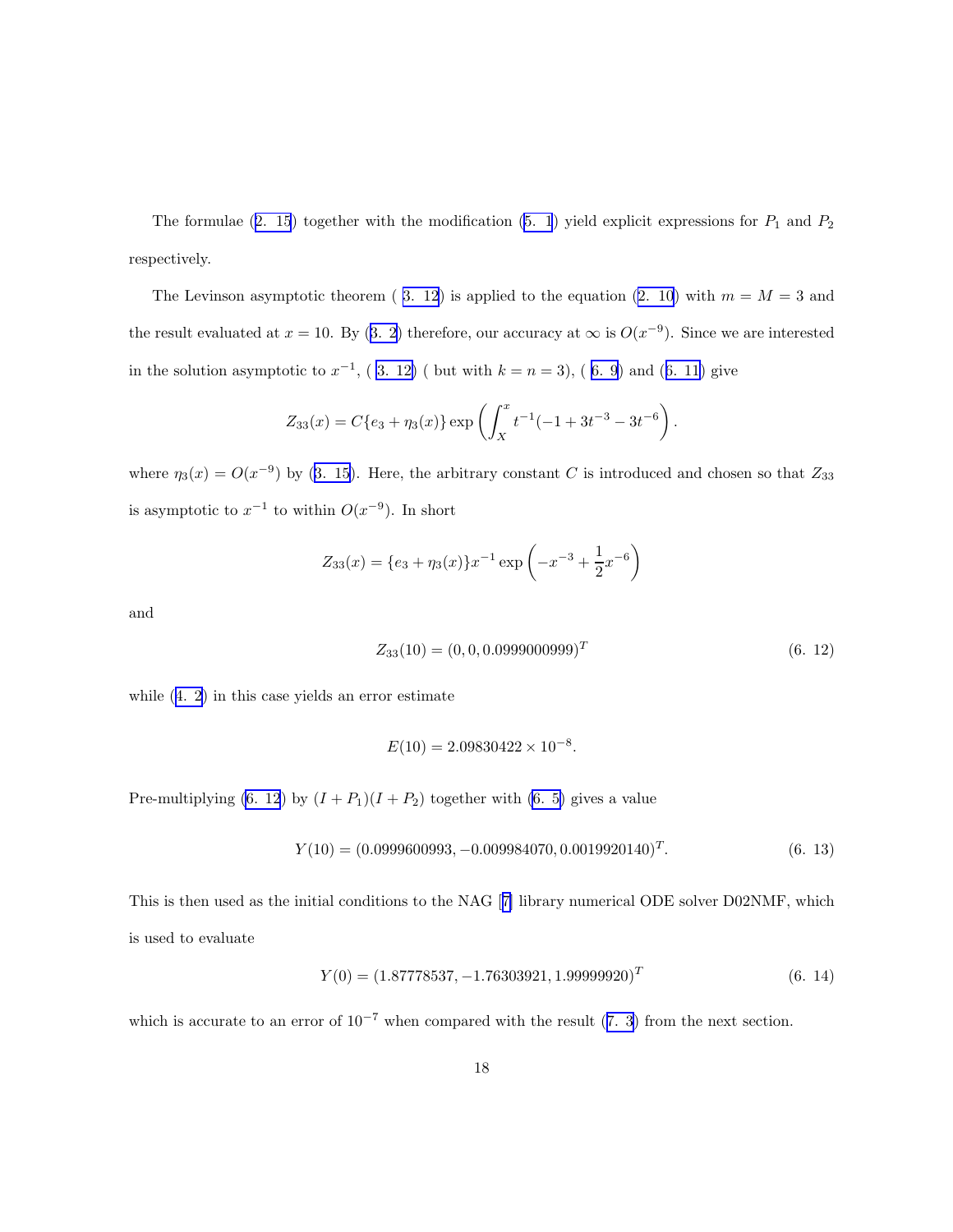<span id="page-18-0"></span>We remark that in order to further verify the accuracy of our method we have implemented the numerical procedure described above in the interval arithmetic code CXSC. This together with the Taylorbased ODE solver  $[6]$  $[6]$  has been used to compute enclosures for  $Y(0)$  with initial values provided by the asymptotic analysis. These enclosures are

$$
Y(0) = (1.877729, -1.7630_{30}^{49}, \frac{2.000011}{1.999988})
$$
\n
$$
(6. 15)
$$

and contain both the computed solution([6. 14](#page-17-0)) and the value [\(7. 3\)](#page-19-0) given by the series in the next section.We further remark that although the error in the initial condition  $(6. 13)$  $(6. 13)$  $(6. 13)$  at  $x = 10$  is of order 10<sup>−</sup><sup>8</sup> , both integrators have lost an order of magnitude in accuracy in integrating over (10, 0).

#### 7 Analytic theory

We turn now to the analytic theory of([6. 2](#page-13-0)) as given in[[8,](#page-20-0) pp 78-97]. In the notation of[[8,](#page-20-0) p.78], we have $n = 3$ ,  $p = 2$ ,  $\beta_1 = -\beta_2 = 1$ ,  $K = \frac{1}{3}$  and  $\theta = -1$  in the case of ([6. 2](#page-13-0)). We consider first the solution  $V_{3,2}(x)$  given by [\[8](#page-20-0),(3.6.4)]. In order to relate this solution to the real-valued solutions ([6. 3\)](#page-13-0) and ([6. 4\)](#page-14-0), we define

$$
V(x) = \frac{1}{2\pi} \{ V_{3,2}(x) + V_{3,2}(xe^{2\pi i/3}) \}
$$
  
=  $\pi \sum_{k=0}^{\infty} (-1)^k \frac{(3^{2/3}x)^k \cos(\pi k/3)}{k!\Gamma(\frac{2}{3} - \frac{k}{3})\Gamma(\frac{4}{3} - \frac{k}{3})}.$ 

Because of the  $\Gamma$ -functions in the denominator,  $V(x)$  is a power series in  $x^3$  with constant leading term  $\frac{1}{2}3^{3/2}$ , together with a single term in x. Hence, by [\(6. 3\)](#page-13-0) and [\(6. 4](#page-14-0)),

$$
V(x) = \frac{1}{2}3^{3/2}y_1(x) - \frac{\pi 3^{2/3}}{2\Gamma(\frac{1}{3})}y_0(x).
$$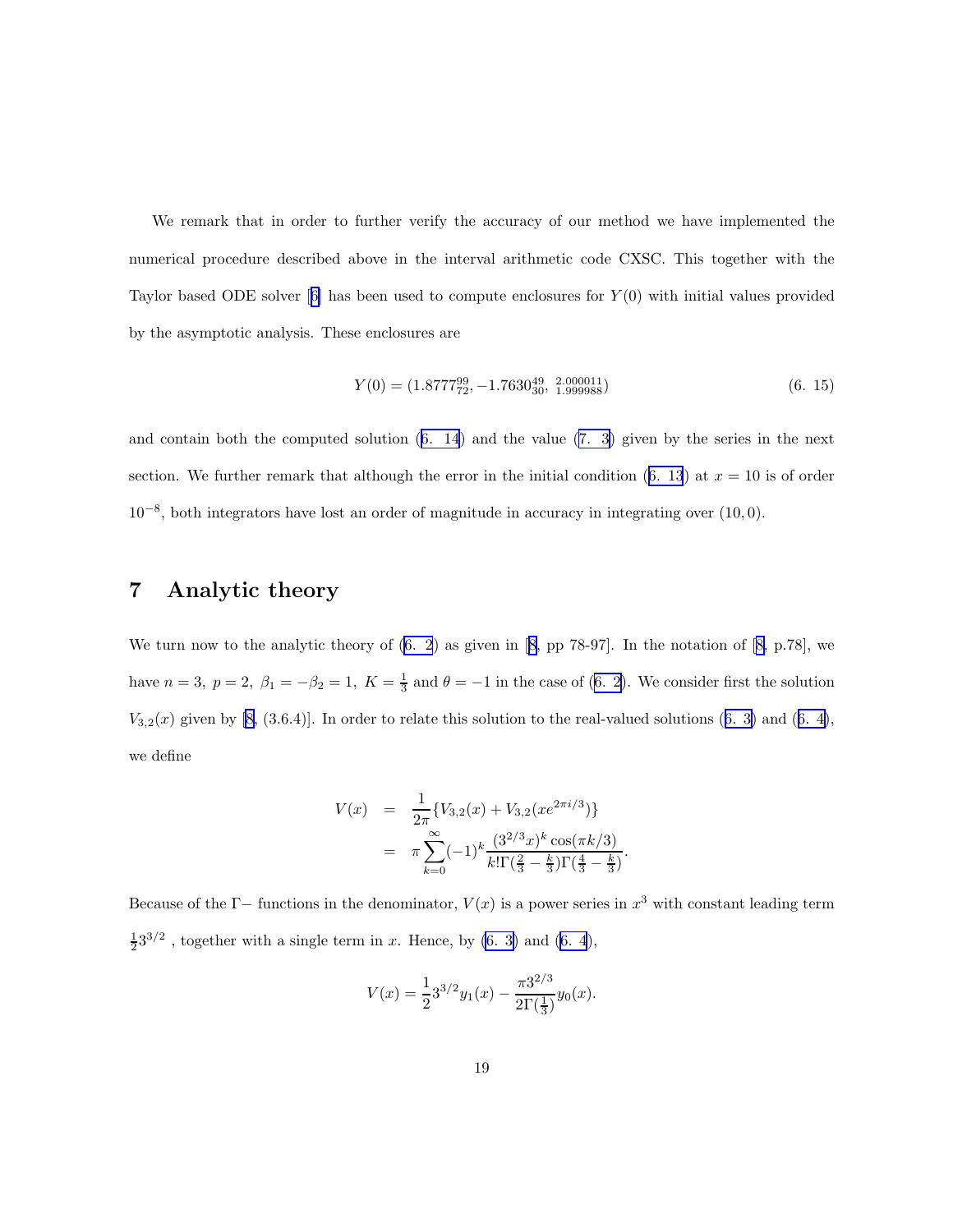<span id="page-19-0"></span>Theasymptotic form of  $V(x)$  is determined by [[8,](#page-20-0) (3.6.5) - (3.6.6)], and it is sufficient for our purposes to note that

$$
V(x) \sim -\frac{1}{2}3^{3/2}x^{-3}\exp(\frac{1}{3}x^3).
$$

Oncomparing with ([6. 10\)](#page-15-0) and noting that  $y_{\infty 2}$  and  $y_0$  are sub-dominant at  $\infty$ , we conclude that

$$
y_1(x) = -y_{\infty 1}(x) + c_1 y_{\infty 2}(x) + d_1 y_0(x), \tag{7.1}
$$

where  $c_1$  and  $d_1$  are constants which may or may not be zero.

Nextwe consider the solution  $W_{3,2}(1, z)$  given by [[8,](#page-20-0) (3.7.4)]. Again, to keep to real-valued solutions, we define

$$
W(x) = \frac{1}{\pi} W_{3,2}(1, x e^{2\pi i/3}) = \sum_{k=0}^{\infty} (-1)^k \frac{\Gamma(\frac{k}{3} + \frac{1}{3})}{k! \Gamma(\frac{4}{3} - \frac{k}{3})} (3^{2/3} x)^k.
$$

Asin the case of  $V(x)$ , the Γ−function in the denominator and the definitions ([6. 3\)](#page-13-0) - [\(6. 4\)](#page-14-0), show that

$$
W(x) = 3y_1(x) + \frac{3^{4/3}}{2\Gamma(\frac{2}{3})}y_2(x) - 3^{2/3}\Gamma(\frac{2}{3})y_0(x).
$$
 (7. 2)

The asymptotic form of  $W(x)$  is determined by [\[8](#page-20-0), (3.7.5)] and again it is sufficient for our purposes to note that

$$
W(x) \sim \frac{3^{1/3}}{\Gamma(\frac{5}{3})} x^{-1}.
$$

It therefore follows from [\(6. 3\)](#page-13-0) and [\(6. 10](#page-15-0)) that

$$
W(x) = \frac{3^{1/3}}{\Gamma(\frac{5}{3})} y_{\infty 2}(x).
$$

Then (7. 2) gives

$$
y_{\infty 2}(x) = 2.3^{-1/3} \Gamma(\frac{2}{3}) y_1(x) + y_2(x) - 2.3^{-2/3} {\Gamma(\frac{2}{3})^2 y_0(x)}.
$$

In particular, we have

$$
y_{\infty 2}(0) = 2.3^{-1/3} \Gamma(\frac{2}{3}) = 1.87778588,\tag{7.3}
$$